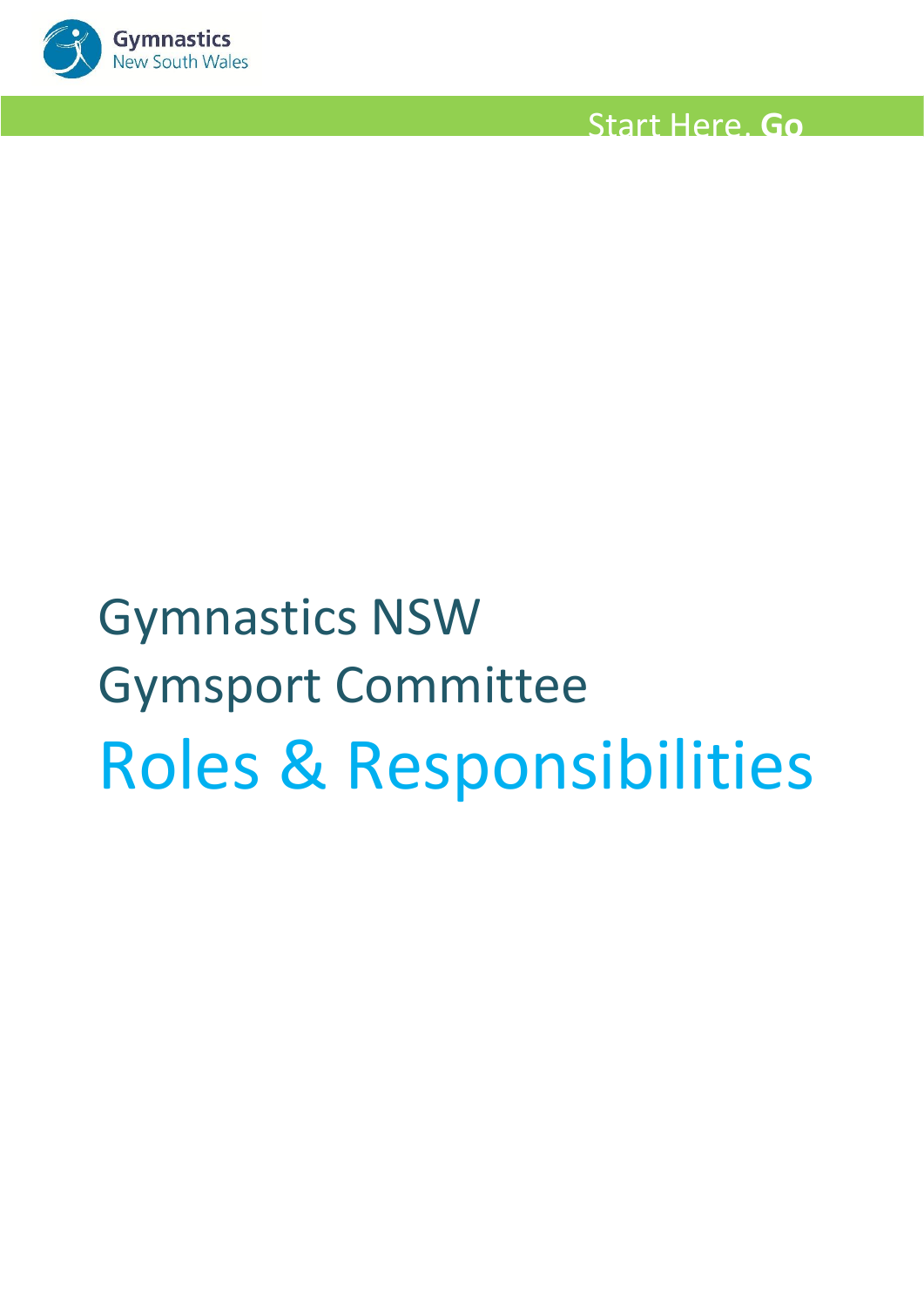

## Contents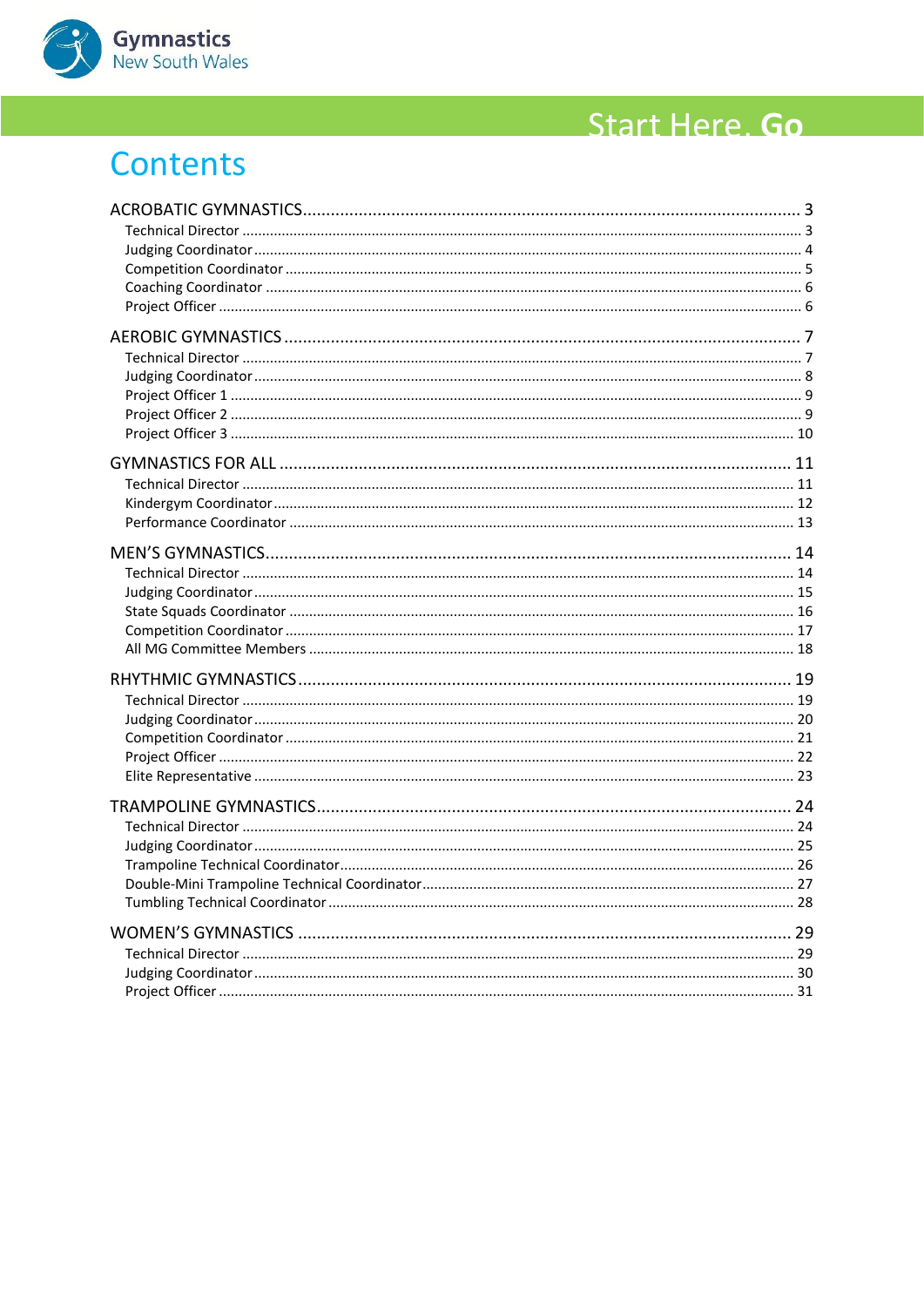



### <span id="page-2-0"></span>**Acrobatic Gymnastics**

#### <span id="page-2-1"></span>**Technical Director**

#### Administration

- Coordinate the administration of Acrobatic Gymnastics in NSW
- Work closely with GNSW ESDO to develop ACR in NSW
- Promote GNSW Membership to athletes, coaches, judges and clubs
- Work with the GC and GNSW ESDO to implement programs which promote state and national strategies for Acrobatic Gymnastics
- Ensure implementation of GNSW procedures and policies as set down in the ACR Technical Handbook
- Assist the Competition Coordinator so that all GNSW events run smoothly and efficiently
- Member of the GNSW selection committee for NSW team
- Through the ESDO ensure the accuracy of documentation provided to State Team Members
- Provide GNSW with an accurate and detailed list of State Team members and their divisions Representation
	- Liaise with GNSW ESDO and Board
	- Provide technical expertise to the ESDO as required
	- Represent the GC at GNSW Sport Council meetings
	- Provide written reports on the development of ACR as required
	- Develop the strategic plan for ACR which clearly outlines the goals of the GC in conjunction with the GNSW ESDO
	- Write TD report for publication in GNSW Annual Report

#### Information

- Provide regular and accurate information about ACR to the community
- Provide relevant information for the GNSW e-news
- Promote coaching and judging workshops
- Answer general enquiry's about ACR in NSW
- Direct members of the community to other GC members in questions on matters specific to their role
- Disseminate information from the GA Technical Director to the community through GNSW
- Provide updated information regarding the developments in and changes to technical regulations for both elite and levels stream.

- Contribute to planning GNSW ACR Gymsport Committee
- Chair regular meetings for the GNSW ACR Gymsport Committee and plan all aspects of Acrobatic Gymnastics in NSW
- Support and develop skills in the GC members so that they gain confidence to carry out tasks specific to their role statement
- Provide advice and management skills to coordinate all aspects planning carried out by the committee
- Support GNSW in their endeavours to embrace Acrobatic Gymnastics and its specific requirements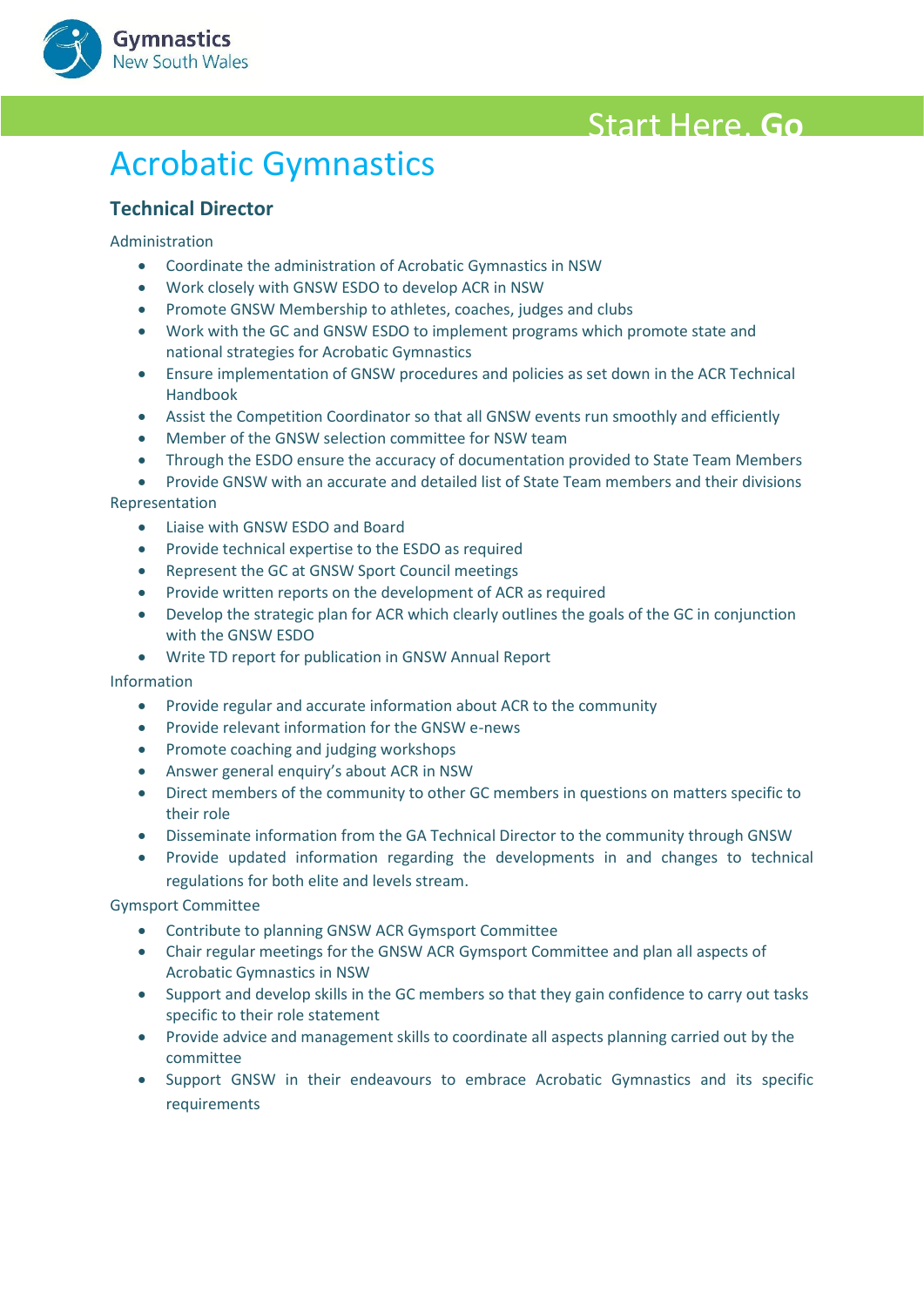

#### <span id="page-3-0"></span>**Anywhere! Judging Coordinator**

#### Events

- Coordinate all judging for GNSW ACR Events
- Prior to event
	- o Coordinate judging panels
	- o Answer questions from judges re times and availability
	- o Check judges are suitably accredited before assigning judging tasks
- At events
	- $\circ$  Set up tables with judging equipment
	- o Judge on panels
	- o Act as referee in disputes
	- o Provide role model for effective, fair and impartial judging at all times.
- **After Events** 
	- o Send copy of results to GA National Judging coordinator
	- o Supply GNSW with detailed list of judges activity during event
	- o Maintain record of payment for judges in NSW

#### Information

- Liaise with National Judging Coordinator
- Read National Technical Bulletin and relay any information to NSW ESDO for publication
- Respond to judges' questions re membership, general enquiries of accreditation and contact GA personnel when appropriate
- Provide information about judging experience to National judging coordinator as required
- Chair meetings, open forums for judges

#### Education

- Promote Judge Education in NSW
- Coordinate judges education workshops in conjunction with GNSW ESDO
- Coordinate updating requirements
- Provide materials for course presenters Level 1 and/or 2
- Provide details for courses including post-course requirements
- Identify and provide guidance and advice to potential course presenters

- Contribute to planning at GNSW ACR GYMSPORT Committee
- Attend Gymsport Committee Meetings
- Provide relevant information for the GNSW bulletin
- Provide advice to GNSW Gymsport Committee re judging needs and personnel
- Write report for GNSW Annual Report
- Member of the NSW selection committee for the NSW team to National Championships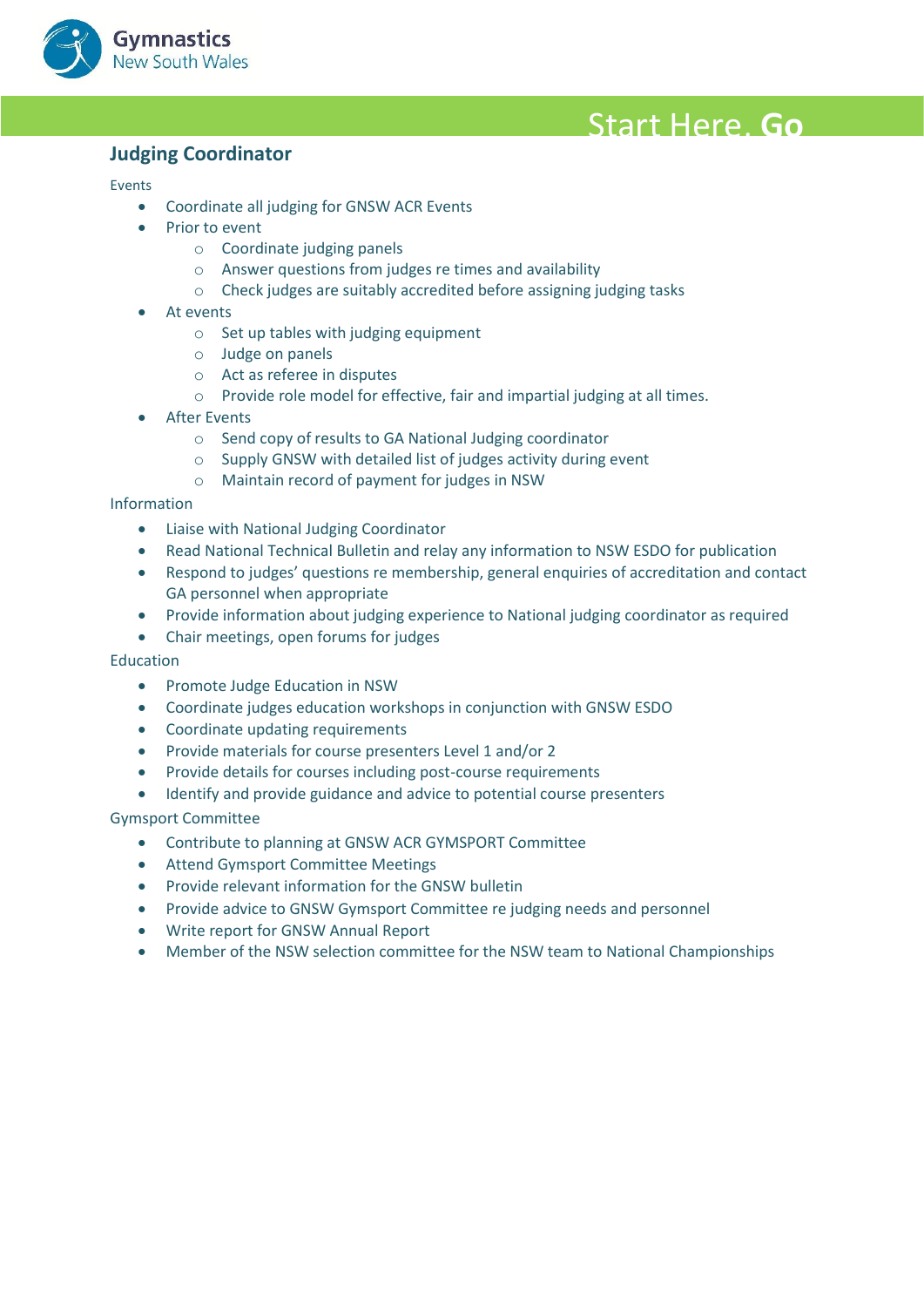

#### <span id="page-4-0"></span>**Competition Coordinator**

#### Events

- Prior to Event
	- o Assist with the coordination and checking of competition entries
	- o Answer questions from coaches regarding event schedules
	- o Attend appropriate competition meetings
	- o Coordinate competition draw and distribute to the community
	- o Coordinate Volunteers
- At Events
	- o Attend all competitions
	- o Assist Acro ESDO with set up of venue
	- o Assist with the smooth running of competition
	- o Assist with presentations
	- o Coordinate volunteers
- **After Events** 
	- o Ensure copy of results is sent to GNSW Office within 48 hours

#### Representation

- Attend competition committee meetings as required
- Represent the interests of Acrobatic Gymnastics in plans for the annual calendar, venues and competition schedule where the event covers many disciplines
- Investigate venues for competitions

Information

- Provide accurate information to clubs about entry requirements
- Advise GNSW office on competition needs
- Assist with updating the Technical Handbook regarding competition requirements

- Attend GC meetings
- Provide relevant information/reports for the GNSW Website and newsletter
- Answer questions from the community specific to competitions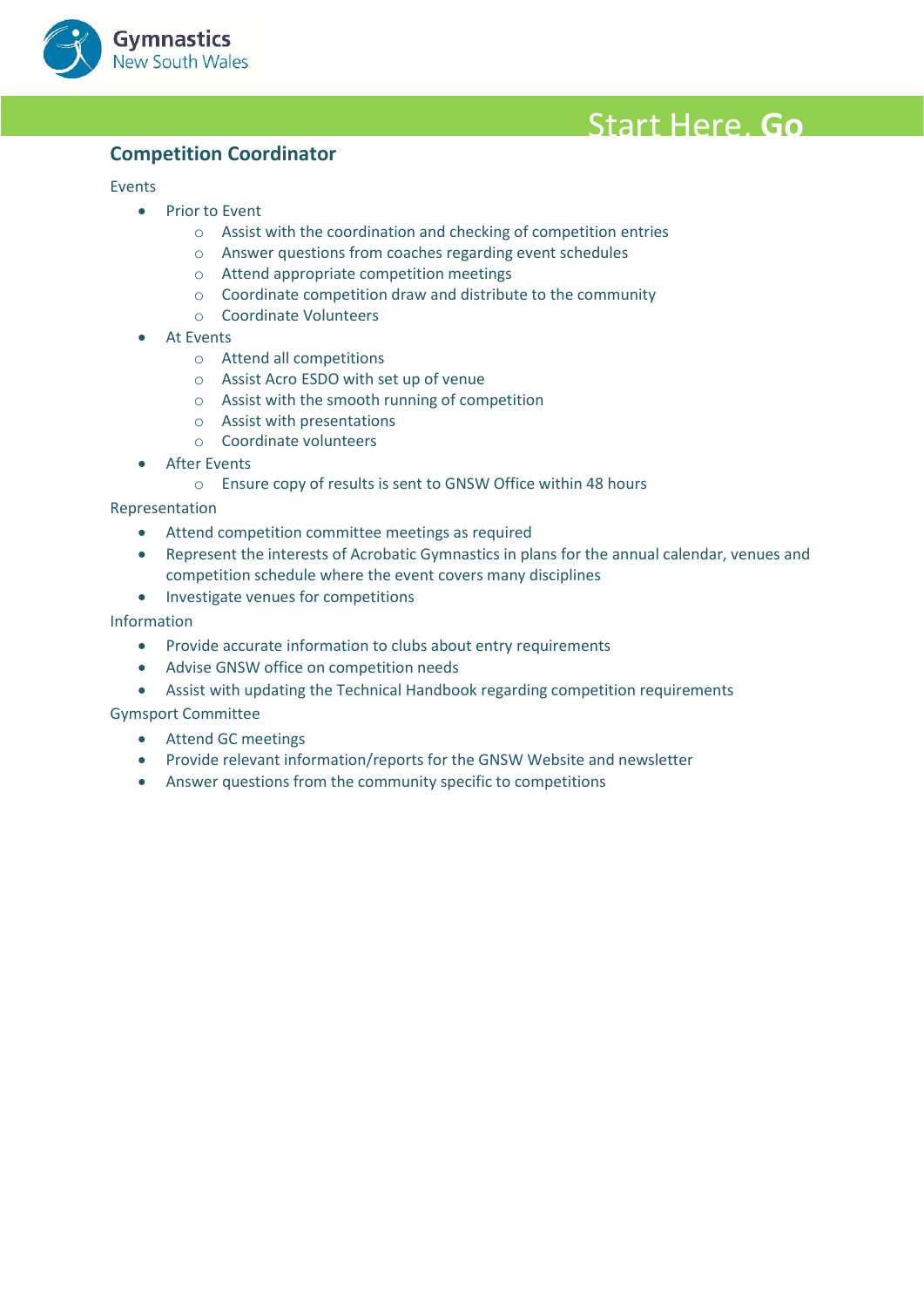

#### <span id="page-5-0"></span>**Anywhere! Coaching Coordinator**

Identification

- Identify coaching needs for ACR Gymsport Committee in NSW
- Survey coaching to establish needs
- Assist coaches with information about NSW events, technical regulations and guidelines for gymnasts' development
- Coordinate state training in conjunction with the GC and liaise with coaches on running order, music needs and venue

#### Information

- Liaise with National Coaching Coordinator
- Work with National Commissiion Coaching Coordinator to develop strong programs which implement Gymnastics Australia's policies for Acrobatic Gymnastics
- Represent NSW At National Coaching meetings and forums

Education

- Liaise with NSW Coaching Education Coordinator
- Work with the NSW Coaching Education Officer to coordinate workshops to meet the needs of coaches
- Contribute to the organisation of the NSW Annual Coaches Congress
- Provide a forum for coaches to meet and work together to reach state goals which will improve knowledge of the sport and coaching practice within NSW
- Coordinate coaching updates and workshops in country areas

#### Gymsport Committee

- Contribute to planning at GNSW ACR Gymsport Committee
- Attend Gymsport Committee meetings
- Provide relevant information for the GNSW bulletin
- Answer enquiry's from members of the community on questions specific to coaching
- Member of the NSW ACR Selection Committee for NSW Team

#### <span id="page-5-1"></span>**Project Officer**

General

- Utilise personal skills to ensure Courses and Events are conducted throughout NSW
- Undertake various projects set by GNSW or the Acro Gymsport Committee (eg. Handbooks & manuals, information projects or Introductory acrobatics start-up guides)
- Liaise with GNSW Office
- Ensure all Events & Courses etc are prepared for and conducted in a timely manor

- Contribute to planning at GNSW ACR Gymsport Committee meetings
- Attend Gymsport Committee meetings
- Complete tasks assigned by the Gymsport Committee in a timely manner
- Provide relevant information/reports for the GNSW website and newsletter
- Answer questions from the community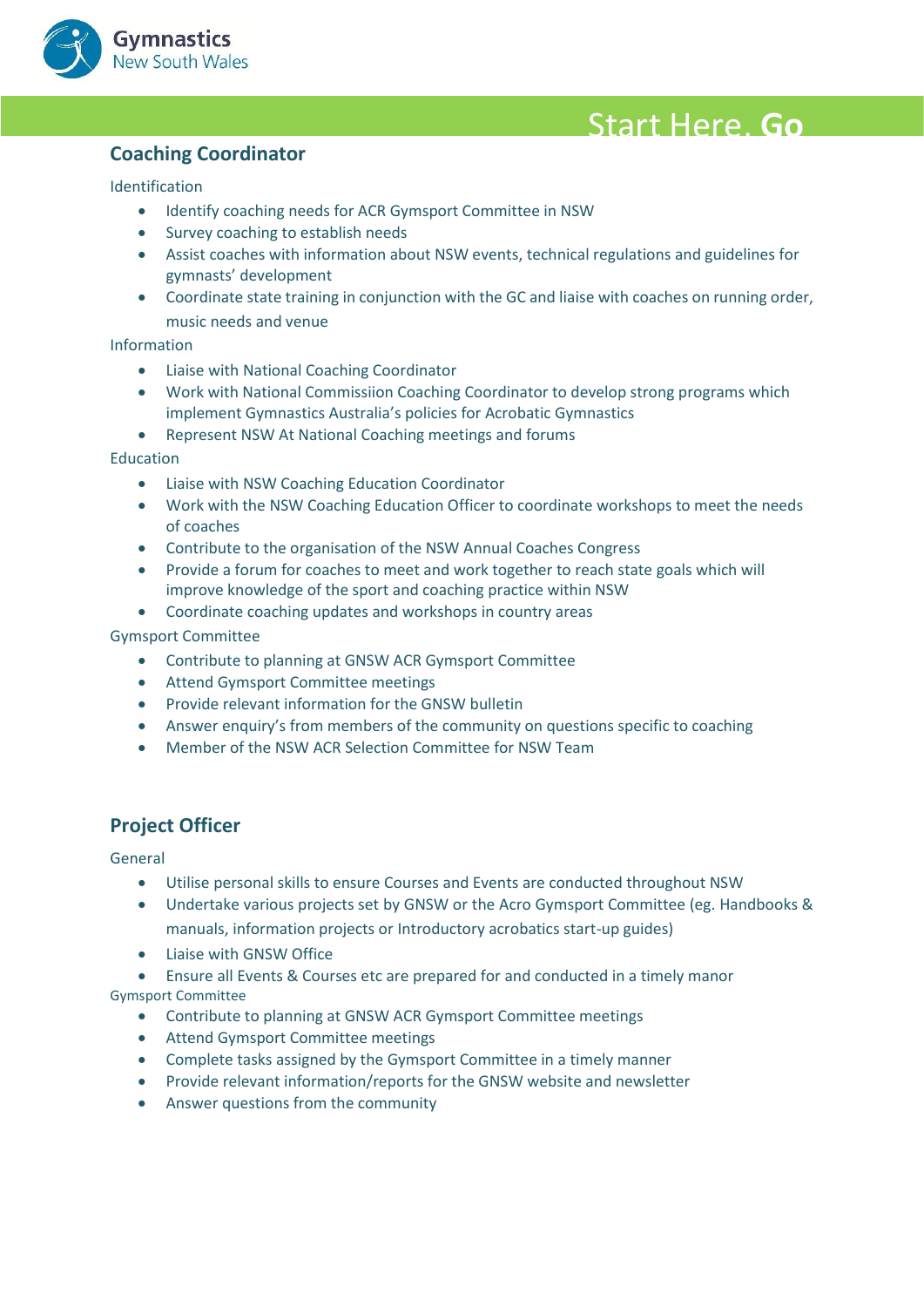

### <span id="page-6-0"></span>**Aerobic Gymnastics**

#### <span id="page-6-1"></span>**Technical Director**

#### Administration

- Co-ordinate the administration of AER in NSW
- Work closely with GNSW ESDO to promote AER in NSW
- Promote GNSW Membership to athletes, coaches, officials and clubs
- Work with the GC and GNSW ESDO to implement programs which promote state and national strategies for AER
- Ensure implementation of GNSW procedures and policies as set down on the GNSW Website and AER
- Technical Handbook
- Assist the ESDO so that all GNSW AER events run smoothly and efficiently
- Through the ESDO ensure the accuracy of documentation provided to State Team Members

• Provide GNSW with an accurate and detailed list of State Team members and their divisions Representation

- Liaise with GNSW ESDO
- Work closely with GNSW ESDO to promote AER in NSW
- Provide technical expertise to the ESDO as required
- Represent the GC at GNSW Executive Council meetings
- In conjunction with the ESDO develop the strategic plan for AER which clearly outlines the goals of the AER GC
- Write TD report for publication in GNSW Annual Report

#### Information

- Provide regular and accurate information about AER to the community
- Provide relevant information for the GNSW \ Latest News
- Promote coaching and judging workshops
- Answer general enquiries about AER in NSW
- Direct members of the community to other GC members on questions and matters specific to their role
- Disseminate information from the GA Technical Director to the community through GNSW
- Provide updated information regarding the developments in and changes to technical regulations for both International and levels stream

- Contribute to planning GNSW AER Gymsport Committee meetings
- Chair regular meetings for the GNSW AER Gymsport Committee
- Support and develop skills in the GC members so that they gain confidence to carry out tasks specific to their role statement
- Provide advice and management skills to co-ordinate all aspects of planning carried out by the committee
- Member of the NSW selection committee for the NSW team to National Championships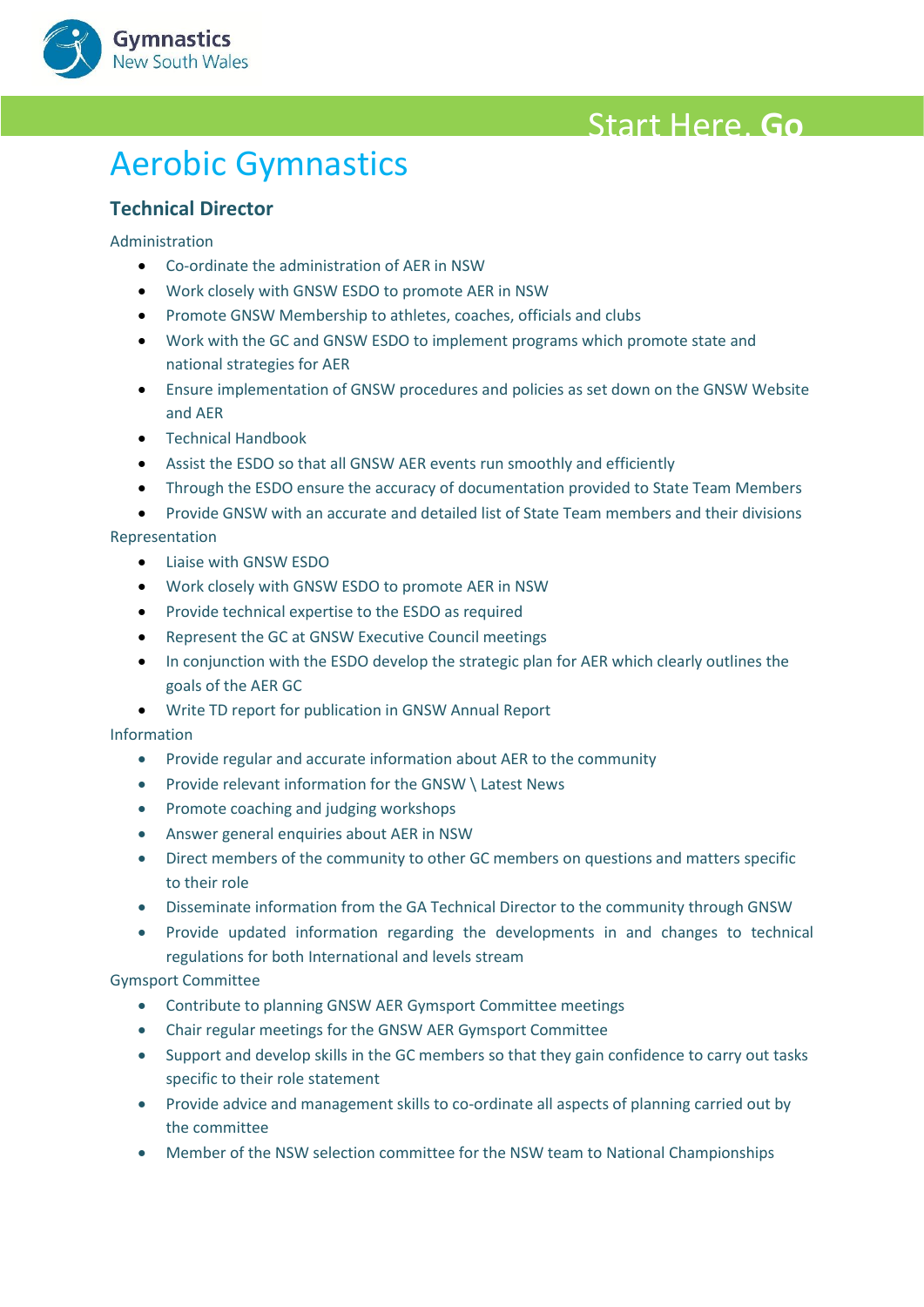

#### <span id="page-7-0"></span>**Anywhere! Judging Coordinator**

#### Events

Co-ordinate all judging for GNSW AER Events

- **Prior to event** 
	- o Co-ordinate judging panels
	- o Answer questions from judges RE times and availability
	- o Check judges are accredited before assigning judging tasks
	- o Provide panels to ESDO for publication on GNSW website
	- o Provide to ESDO the number of meals required for judges
	- o Provide list of judges to ESDO if required for free parking
- At events
	- o Set up tables with judging equipment
	- o Judge on panels if required
	- o Act as referee in disputes
	- o Provide role model for effective, fair and impartial judging at all times.
- **After Events** 
	- o Send panels to GNSW to update database

#### Information

- Liaise with National Judging Co-ordinator
- Read National Technical Bulletin and relay any information to NSW ESDO for publication in Latest News
- Publish above information in Judges Newsletter
- Respond to judges' questions RE membership, general enquires of accreditation and contact GA personnel when appropriate
- Provide information about judging experience to National Judging Co-ordinator as required
- Chair meetings, open forums for judges

#### Education

- Promote Judge Education in NSW
- Co-ordinate judges' education workshops in conjunction with GNSW Education Officer
- Co-ordinate updating requirements
- Provide opportunities for post course judging
- Identify potential course presenters
- Identify and mentor judges for future Brevet courses

#### Gymsport Committee

▪

- Contribute to planning at GNSW AER Gymsport Committee
- Provide advice to GNSW GC RE judging needs and personnel
- Write report for GNSW Annual Report
- Member of the NSW selection committee for the NSW team to National Championships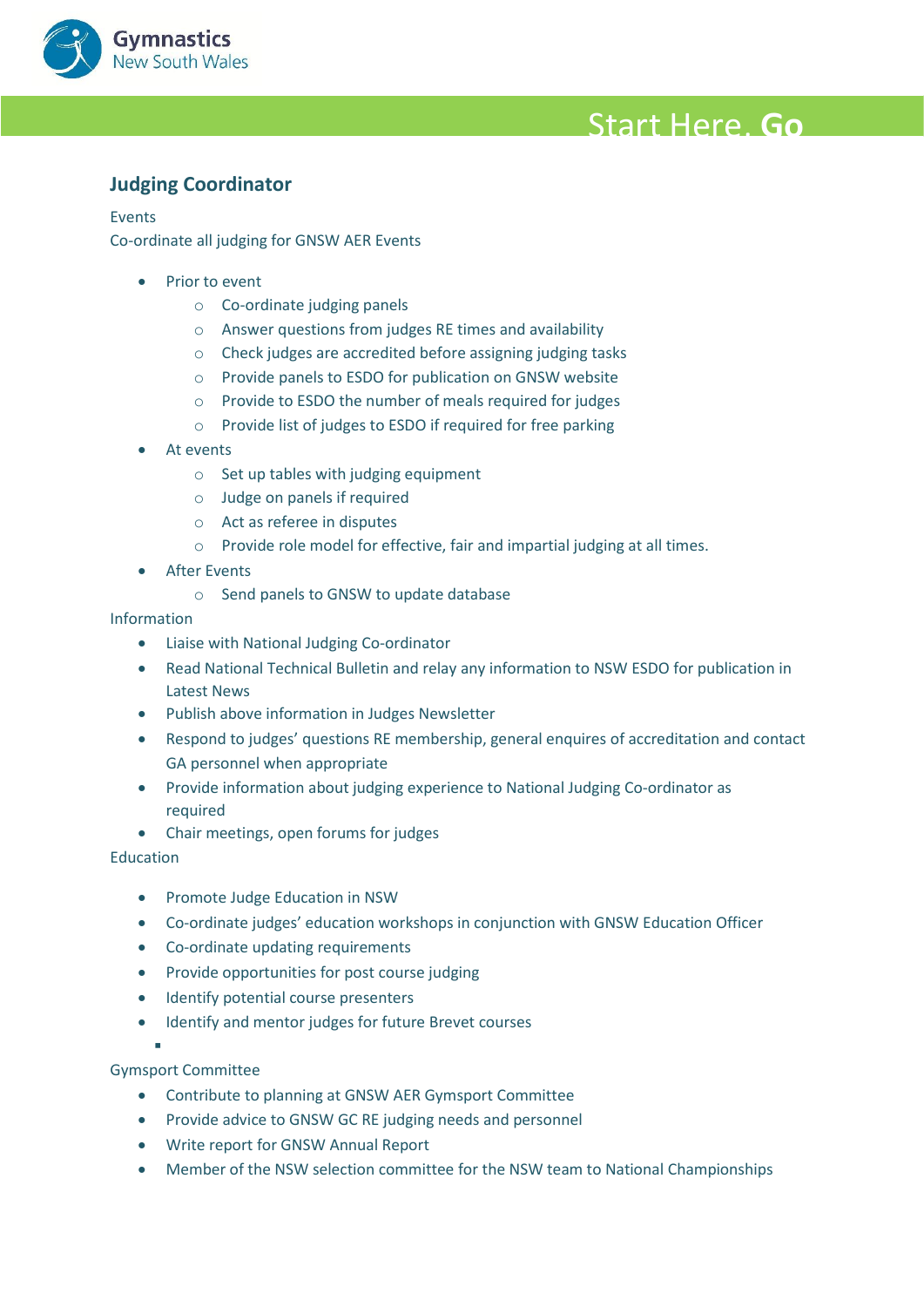

<span id="page-8-0"></span>**Project Officer 1**<br>Develop programs to improve participation in AeroSchools and Clubs

- Coordinate the production of a simple guide to the sport for beginning coaches, parents and the community
- Develop resource materials for Schools
- Co- ordinate workshops for regions
- Co-ordinate sub-committees to work on specific projects
- In conjunction with a State event, co-ordinate an Open Forum to help us assess the community's wants and needs.
- Coordinate promotion opportunities for AER in NSW
	- Promote clubs on GNSW website
	- Media liaison and promotion of events
	- Involving the wider Aerobic Community by either co-opting and or advertising via GNSW Bulletin, for sub-committee members

Liaise with NSW Office

• Investigate sponsorship opportunities and work with GNSW to assess potential financial support for AER in NSW.

Contribute to planning at GNSW AER GC

- Attend monthly GC meetings
- To undertake specific duties as outlined and appointed by the GC
- Provide relevant information for the NSW bulletin
- Answer inquiries from members of the community on questions specific to your role statement
- To report to GC on the findings of the sub-committees and the Open Forum.
- To write a report of the year's activities for presentation at AER Annual General Meeting. Reports should be forwarded to the ESDO no later than 5 days prior to the date of the meeting.

#### <span id="page-8-1"></span>**Project Officer 2**

Develop & Implement programs for High Performance in AER

- Develop guidelines for Talent Identification
- Increase the collaborations within NSW
- Co-ordinate squad training programs
- Co-ordinate sub-committees to work on specific projects
- In conjunction with a State event, co-ordinate an Open Forum to help us assess the community's wants and needs.

Coordinate promotion opportunities for AER in NSW

- Promote clubs on GNSW website
- Media liaison and promotion of events
- Involving the wider Aerobic Community by either co-opting and or advertising via GNSW Bulletin, for sub-committee members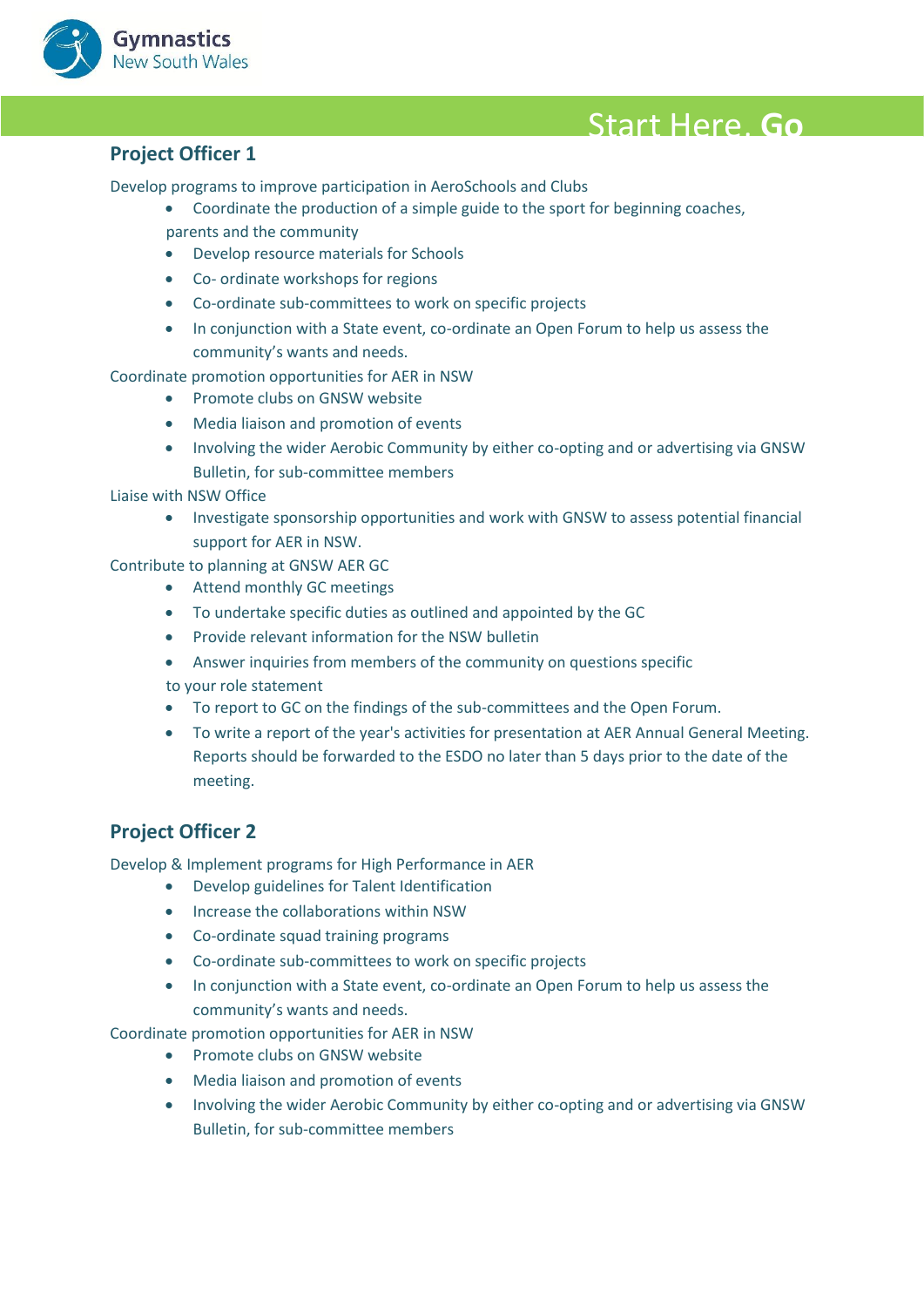

#### Liaise with NSW Office

• Investigate sponsorship opportunities and work with GNSW to assess potential financial<br>• Change of the state of the state of the state of the state of the state of the state of the state of the state of the state of the support for AER in NSW.

Contribute to planning at GNSW AER GC

- Attend monthly GC meetings
- To undertake specific duties as outlined and appointed by the GC
- Provide relevant information for the NSW bulletin
- Answer inquiries from members of the community on questions specific
- to your role statement
- To report to GC on the findings of the sub-committees and the Open Forum.
- To write a report of the year's activities for presentation at AER Annual General Meeting. Reports should be forwarded to the ESDO no later than 5 days prior to the date of the meeting.

### <span id="page-9-0"></span>**Project Officer 3**

Increase and improve the quality of coaches in AER

- Promote Coach Education in NSW
- Co-ordinate coach's education workshops in conjunction with GNSW Education Officer
- Co-ordinate updating requirements
- Provide opportunities for post course feedback
- Identify potential course presenters
- Identify and mentor coaches for future Brevet courses
- Co-ordinate sub-committees to work on specific projects
- In conjunction with a State event, co-ordinate an Open Forum to help us assess the community's wants and needs.

Coordinate promotion opportunities for AER in NSW

- Promote clubs on GNSW website
- Media liaison and promotion of events
- Involving the wider Aerobic Community by either co-opting and or advertising via GNSW Bulletin, for sub-committee members

Liaise with NSW Office

• Investigate sponsorship opportunities and work with GNSW to assess potential financial support for AER in NSW.

Contribute to planning at GNSW AER GC

- Attend monthly GC meetings
- To undertake specific duties as outlined and appointed by the GC
- Provide relevant information for the NSW bulletin
- Answer inquiries from members of the community on questions specific
- to your role statement
- To report to GC on the findings of the sub-committees and the Open Forum.
- To write a report of the year's activities for presentation at AER Annual General Meeting. Reports should be forwarded to the ESDO no later than 5 days prior to the date of the meeting.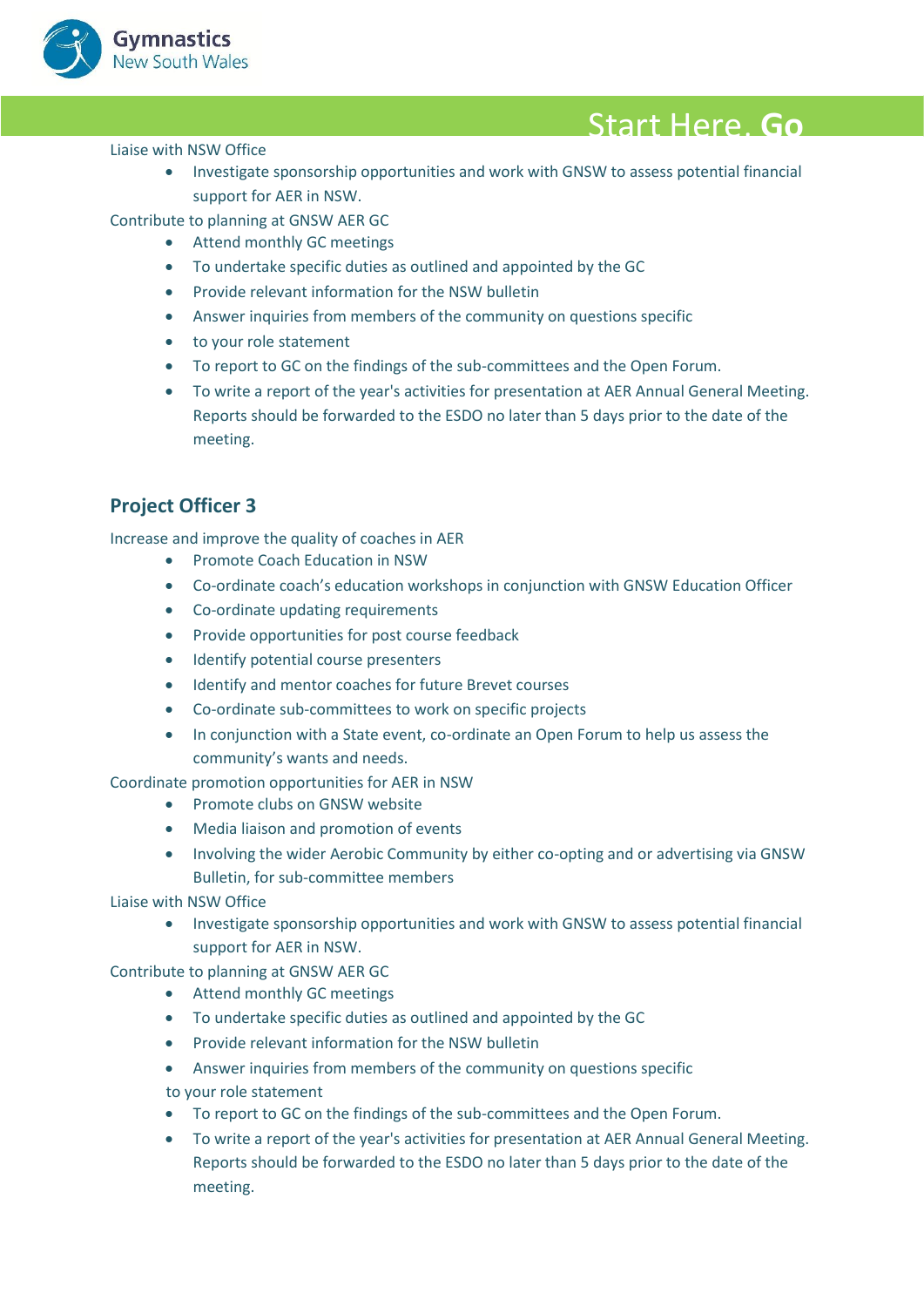

## <span id="page-10-0"></span>**Gymnastics for All**

### <span id="page-10-1"></span>**Technical Director**

Planning and reporting

- In conjunction with the GNSW Events and Development Officer (ESDO) and the GFA Gymsport Committee (GC) develop, monitor and evaluate the GFA strategic plan as requested by GNSW ESDO
- Provide GFA reports on the committee progress and for publications such as the GNSW annual report and annual general meeting.
- Ensure GFA committee budget is regularly monitored in conjunction with the GNSW ESDO and GC.
- Effective management of the Gymnastics for All committee
- Chair regular meetings for the GNSW GFA GC ensuring all aspects of the GFA strategic plan are implemented within agreed timeframes and budget.
- Provide advice and guidance to committee members implementing GFA responsibilities
- In conjunction with the GNSW ESDO provide support and develop the skills of the GC members so that they gain confidence to carry out tasks specific to their role responsibilities.
- Ensure implementation of GNSW procedures and policies as set down in the GNSW Yearbook and GFA Technical Handbook and are adhered to by the GFA community.
- Research nationally and internationally Gymnastics for All opportunities and developments that could be implemented within GNSW.
- Analyze GNSW GFA membership data for the use of future GFA planning.
- Ensure the committee and where appropriate the wider membership are updated on and provided access to any national or international projects, programs and events relating to GFA.
- Provide support to committee and volunteers at GNSW GFA events and activities
- Provide support and guidance to the GNSW ESDO with the development of GFA.
- Regularly liaise with the GNSW Education Officer to ensure GFA workforce training needs are provided to the membership including contributing towards the planning of the state congress.
- In conjunction with the GNSW and GC, identify opportunities and facilitate forums that provide opportunities for GFA community to come together to share best practice and develop GFA.

Stakeholder relationships and communication

- Ensure GFA information is effectively communicated through GNSW in a timely manner using a variety of tools to communicate to GNSW members.
- Actively promote GFA opportunities to GNSW members and external stakeholders
- Liaise on a regular basis with the GNSW members to ensure the committee are understanding and meeting the needs of the membership
- Regularly liaise with Gymnastics Australia (GA) GFA commission and GA Sports Development Manager (SDM) to ensure NSW GFA requirements are represented and identify opportunities to collaborate together to develop GFA pathways.

Representation

- Represent the GC at GNSW executive council meetings.
- Represent the GC at external stakeholder meetings as requested by GNSW.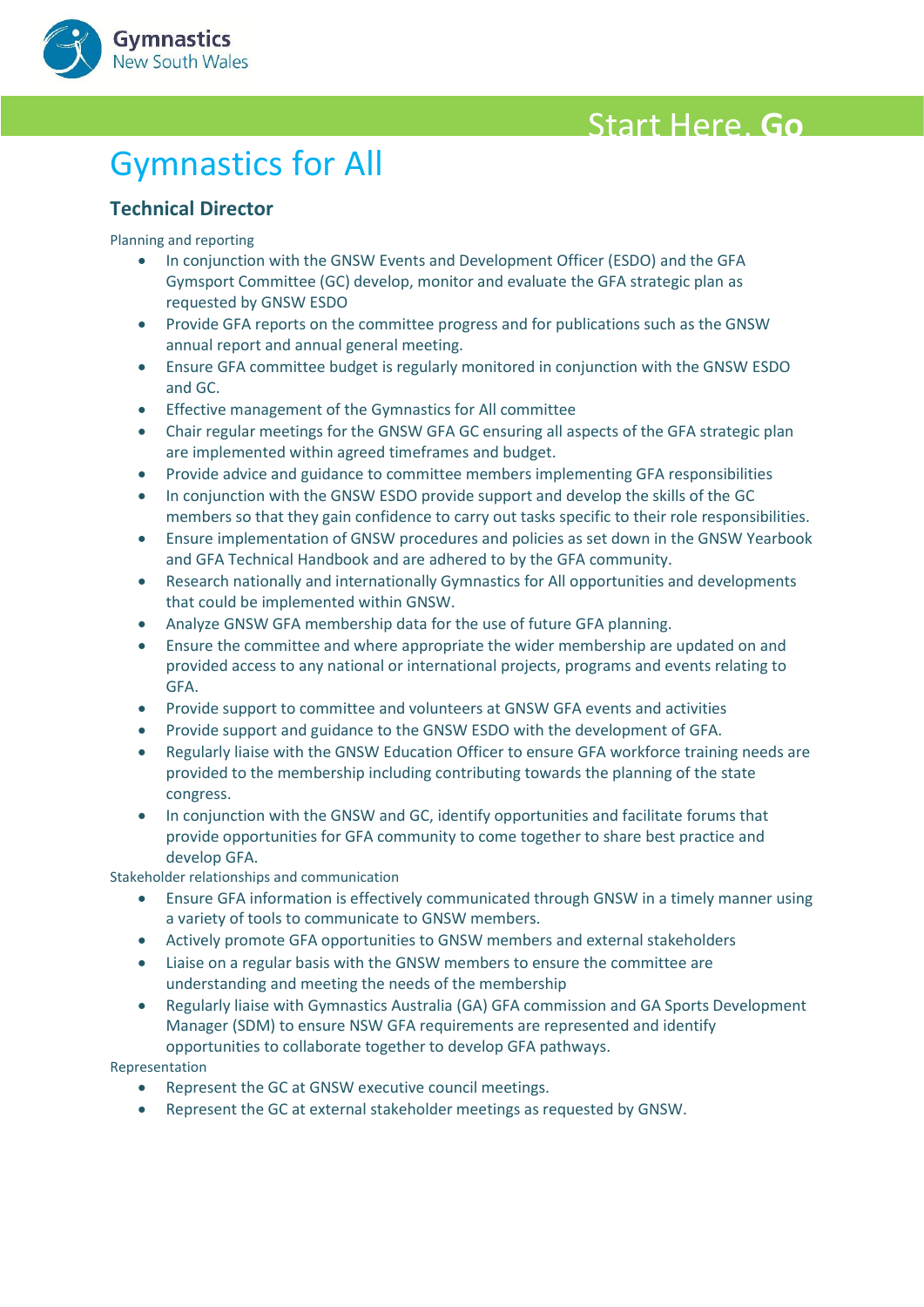

#### <span id="page-11-0"></span>**Kindergym Coordinator**

Planning and reporting

- In conjunction with the GNSW Events and Development Officer (ESDO), GNSW Participation Officer (PO) and the GFA Gymsport Committee (GC) contribute to the development of the GFA strategic plan ensuring Kindergym strategies are included.
- As requested by GNSW ESDO provide reports on the progress of the KinderGym initiatives and activities for committee meetings and publications such as the GNSW Annual report
- In conjunction with the ESDO develop project plans for the implementation of Kindergym initiatives within the GNSW GFA strategic plan
- In conjunction with the ESDO ensure KinderGym activities are delivered in accordance with approved budgets.

Implementation of GNSW Kindergym developments and initiatives

- As required coordinate and lead KinderGym sub-committees to develop and implement Kindergym initiatives
- Implement the project plans for each Kindergym initiative; this will include coordination of workforce and volunteers for the activities, organising logistics for the activities and promoting the opportunities within the membership and to external stakeholders.
- Ensure implementation of GNSW procedures and policies as set down in the GNSW Yearbook and GFA Technical Handbook and are adhered to by the GFA community.
- Conduct research in relation to increasing Kindergym participation within NSW such as linking with external stakeholders including early year's specialists, health sector.
- Provide support to committee and volunteers at GNSW GFA events and activities
- Provide support and guidance to the GNSW ESDO with the development of Kindergym.
- Regularly liaise with the GNSW Education Officer to ensure Kindergym workforce training needs are provided to the membership including contributing towards the planning of the state congress.
- In conjunction with the GNSW and GC identify opportunities and facilitate forums that provide opportunities for GFA community to come together to share best practice and develop Kindergym.

Stakeholder relationships and communication

- Ensure Kindergym is information is effectively communicated through GNSW in a timely manner using a variety of tools to communicate to GNSW members.
- Actively promote Kindergym and GFA opportunities to GNSW members and external stakeholders
- Liaise on a regular basis with the GNSW members to ensure the committee are understanding and meeting the needs of the membership

Representation

• Represent the GC at external stakeholder meetings as requested by GNSW.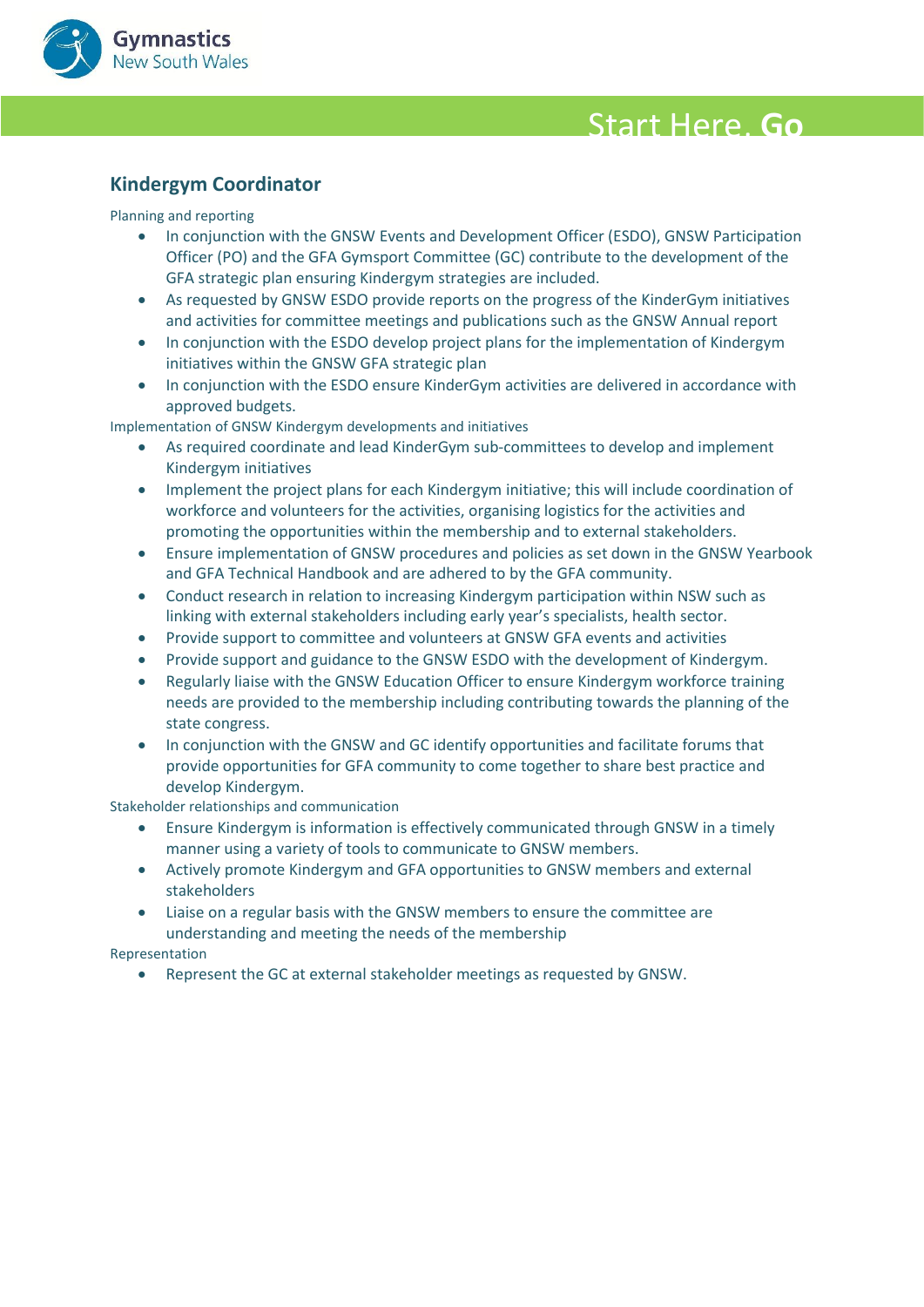

#### <span id="page-12-0"></span>**Anywhere! Performance Coordinator**

Planning and reporting

- In conjunction with the GNSW Events and Development Officer (ESDO) and the GFA Gymsport Committee (GC) contribute to the development of the GFA strategic plan ensuring GFA performance strategies are included.
- As requested by GNSW ESDO provide reports on the progress of the GFA performance initiatives and activities for committee meetings and publications such as the GNSW Annual report
- In conjunction with the ESDO develop project plans for the implementation of performance initiatives within the GNSW GFA strategic plan
- In conjunction with the ESDO ensure performance activities are delivered in accordance with approved budgets.

Implementation of GNSW performance developments and initiatives

- As required coordinate and lead performance sub-committees to develop and implement inclusion initiatives
- Implement the project plans for each performance initiative; this will include coordination of workforce and volunteers for the activities, organising logistics for the activities and promoting the opportunities within the membership and to external stakeholders.
- Ensure implementation of GNSW procedures and policies as set down in the GNSW Yearbook and GFA Technical Handbook and are adhered to by the GFA community.
- Conduct research in relation to increasing performance participation and pathways within NSW and beyond.
- Provide support to committee and volunteers at GNSW GFA events and activities
- Provide support and guidance to the GNSW ESDO with the development of performance.
- Regularly liaise with the GNSW Education Officer to ensure performance workforce training needs are provided to the membership including contributing towards the planning of the state congress.
- In conjunction with the GNSW and GC identify opportunities and facilitate forums that provide opportunities for GFA community to come together to share best practice and develop GFA performance.

Stakeholder relationships and communication

- Ensure GFA performance information is effectively communicated through GNSW in a timely manner using a variety of tools to communicate to GNSW members.
- Actively promote GFA performance and GFA opportunities to GNSW members and external stakeholders
- Liaise on a regular basis with the GNSW members to ensure the committee are understanding and meeting the needs of the membership

#### Representation

- Represent the GC at external stakeholder meetings as requested by GNSW.
- Ensure Team Gym is information is effectively communicated through GNSW in a timely manner using a variety of tools to communicate to GNSW members.
- Actively promote Team Gym and GFA opportunities to GNSW members and external stakeholders
- Liaise on a regular basis with the GNSW members to ensure the committee are understanding and meeting the needs of the membership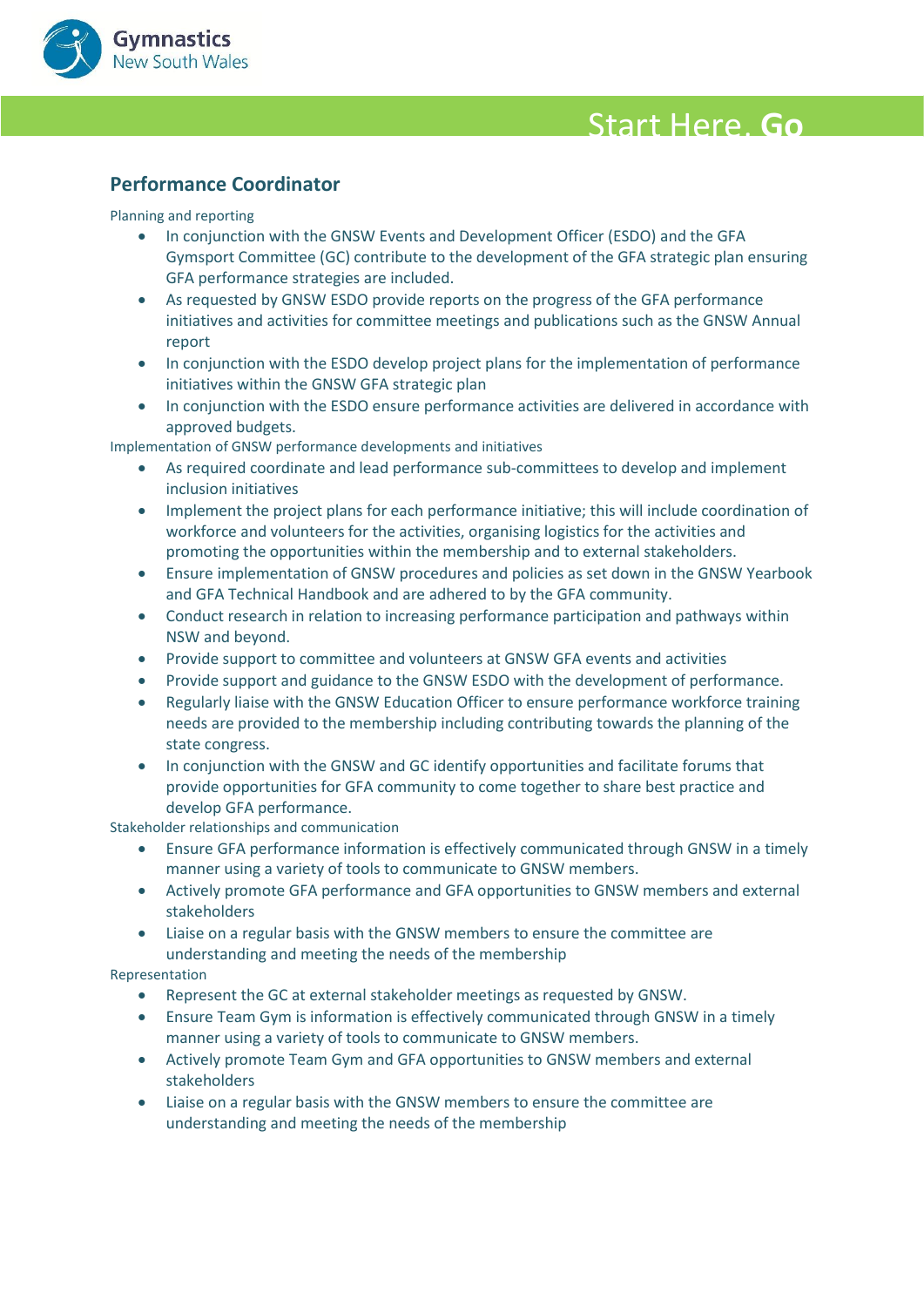

## <span id="page-13-0"></span>**Men's Gymnastics**

#### <span id="page-13-1"></span>**Technical Director**

**Gymnastics** New South Wales

The Technical Director shall,

- Chair all Commission Meetings, the AGM and any Special General Meetings
- Oversee the delivery of all Commission Members work portfolio's
- Represent NSW at appropriate national gymsport meetings
- Be the 'Head of Delegation' for the NSW State Team
- Be generally responsible for the performance of NSW at the National Championships and increases/decreases in participation in events and the gymsport generally.
- Coordinate the administration of Men's Gymnastics in NSW
- Work with the GC and sub-committees to develop strong programs which implement state and national policies for Men's Gymnastics
- Develop the NSW athlete development programs working with the GC and co-opted MG community members
- Assist the competition coordinator so that all GNSW events run smoothly and efficiently
- Liaise with the GNSW Board
- Represent the GC at GNSW Executive Council meetings
- Provide written reports on the development of MG as required
- Develop the management plan for MG which clearly outlines the goals of the GC
- Write the MG Annual Report for GNSW
- Provide regular and accurate information about MG to the community
- Endorse relevant information for the GNSW Bulletin
- Answer general enquiries about MG in NSW
- Direct members of the community to other GC members in questions on specific matters
- Disseminate information from the GA Technical Director to the community
- Update knowledge of developments in and changes to technical regulations
- Contribute to planning GNSW MG Gymsport Committee
- Chair regular meetings for the GNSW MG Gymsport Committee, assist in planning of aspects of Men's Gymnastics in NSW
- Support all GC members to achieve their tasks
- Provide support and management skills to coordinate all aspects of MG planning sessions carried out by the committee and sub-committees
- To write a report on the year's activities for presentation at MG Annual General Meeting. Reports should be forwarded to the ESDO no later than 5 days prior to the date of the meeting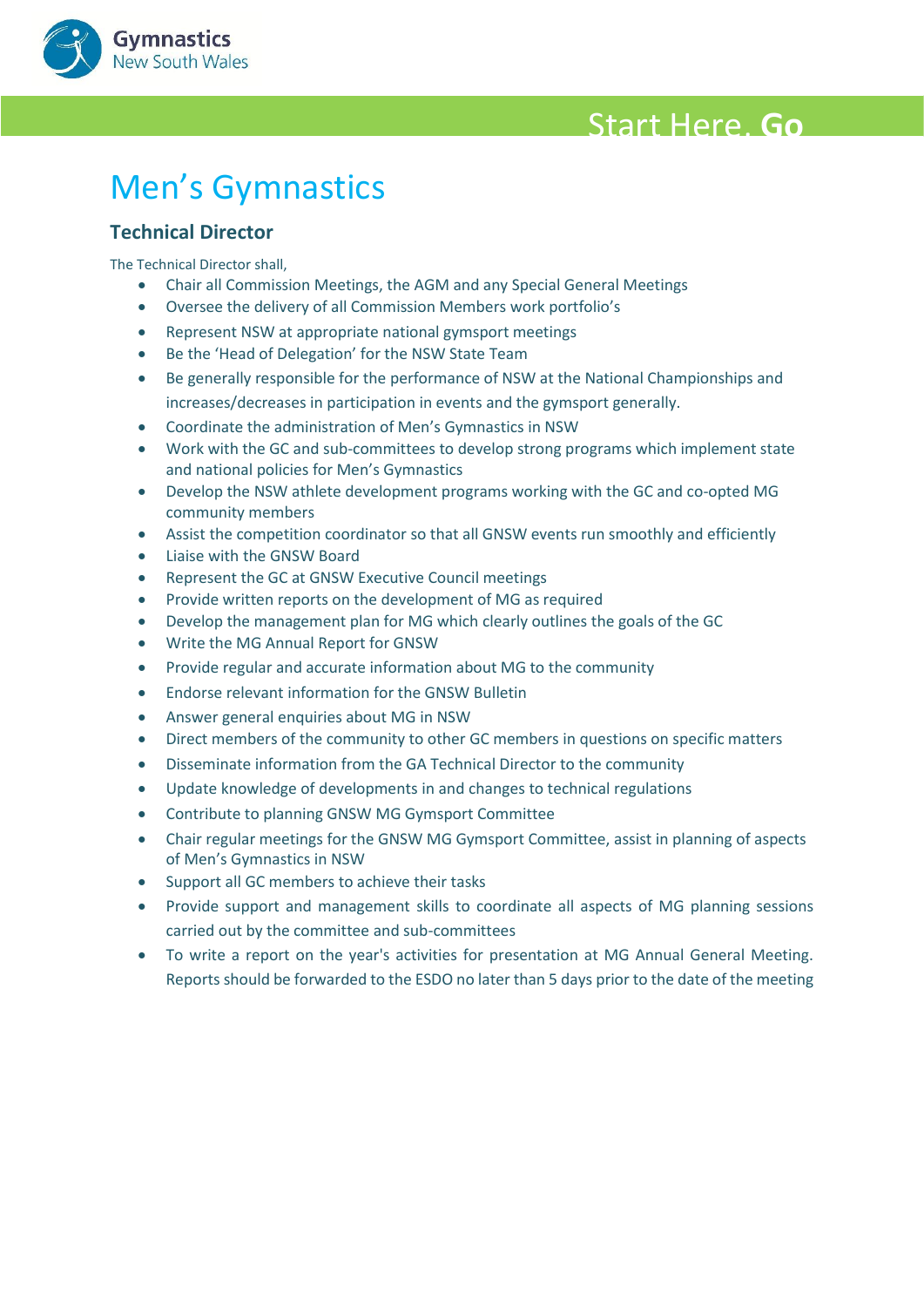

#### <span id="page-14-0"></span>**Anywhere! Judging Coordinator**

#### Events

- Coordinate all judging for GNSW MG Events
- Prior to event
	- o Coordinate judging panels
	- o Answer questions form judges re times and availability
	- o Check judges are accredited before assigning judging tasks
	- o Provide panels to ESDO for publication on GNSW website
	- o Provide to ESDO the number of meals required for judges
	- o Provide list of judges to ESDO if required for free parking
- At events
	- $\circ$  Set up tables with judging equipment
	- o Judge on panels if required
	- o Act as referee in disputes
	- o Provide role model for effective, fair and impartial judging at all times.
- **After Events** 
	- o Add judges' attendance to database
	- o Maintain record of payment for judges in NSW and send to GNSW

#### Information

- Liaise with National Judging Coordinator
- Read National Technical Bulletin and relay any information to NSW ESDO for publication
- Publish above information in Judges Newsletter
- Respond to judges' questions re membership, general enquires of accreditation and contact GA personnel when appropriate
- Provide information about judging experience to National judging coordinator as required
- Chair meetings, open forums for judges

#### Education

- Promote Judge Education in NSW
- Coordinate judges' education workshops in conjunction with GNSW ESDO
- Coordinate updating requirements
- Provide materials for course presenters
- Provide details for courses including post-course requirements
- Identify and provide guidance and advice to potential course presenters

#### MAG Gymsport Committee

- Contribute to planning at GNSW MAG Gymsport Committee
- Represent Judges Assembly at MAG GC Meetings
- Provide advice to GNSW GC re judging needs and personnel
- Write report for GNSW Annual Report
- Member of the NSW selection committee for the NSW team to Australian Championships

#### All Assembly Members

- Attend JA meetings and be prepared for informed discussion
- Work cooperatively with the Judges Assembly and MAG Gymsport Committee and MG ESDO
- Answer enquiries from members of the community on questions specific to their portfolio
- Assist with the delivery of all state based MG events
- Attend and actively participate in MG planning sessions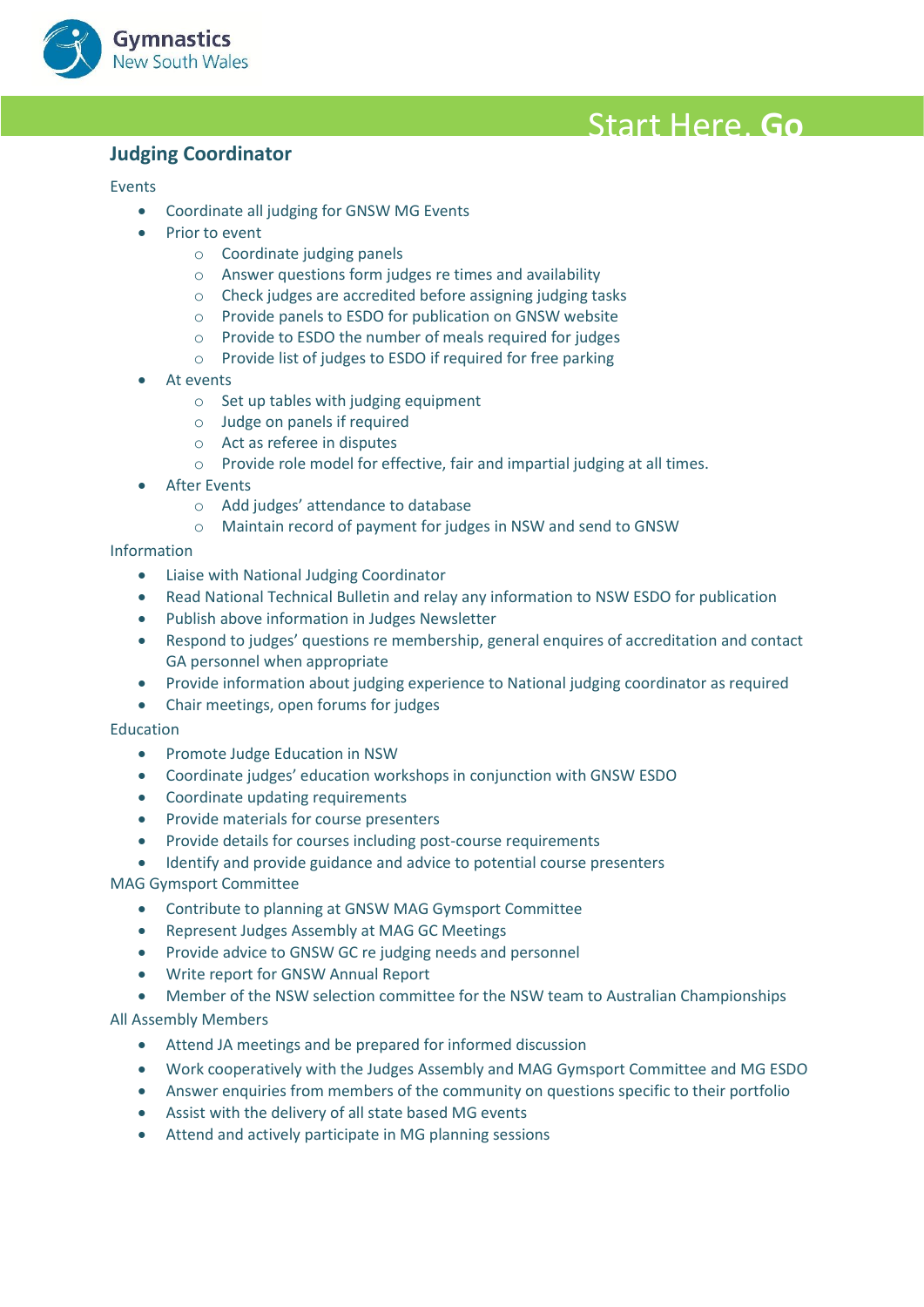

- **Judging Coordinator**<br>• Liaise with Technical Director, MG ESDO and State Squad Coordinator for the delivery of education hub workshops, updating activities and coaches congress sessions.
	- Formulate a development strategy to improve the technical competence of MG coaches in NSW.
	- Actively participate in the education of MG coaches.
	- Act as NSW State Team Head Coach at the Australian Championships
	- Contribute to planning at GNSW MG Gymsport Committee
	- Attend monthly Gymsport Committee meetings
	- Provide relevant information for the GNSW bulletin
	- Answer inquiries from members of the community on questions specific to your role statement
	- Write a report on the year's activities for presentation at MG Annual General Meeting. Reports should be forwarded to the ESDO no later than 5 days prior to the date of the meeting.

#### <span id="page-15-0"></span>**State Squads Coordinator**

Coordinate the delivery of the State Squad and State Development Squad Clinics, in conjunction with the Technical Director and MG ESDO coordinate the:

- o SDS/State Squad Schedule
- o SDS/State Squad Coaches
- o SDS/State Squad Camp/Clinic
- o SDS/State Squad Uniform
- o SDS/State Squad selection policy and process
- o SDS/State Squad parent liaison
- o SDS updating

Contribute to planning at GNSW MG Gymsport Committee

- Attend monthly Gymsport Committee meetings
- Provide relevant information for the GNSW bulletin
- Answer inquiries from members of the community on questions specific to your role statement
- Write a report on the year's activities for presentation at MG Annual General Meeting. Reports should be forwarded to the ESDO no later than 5 days prior to the date of the meeting.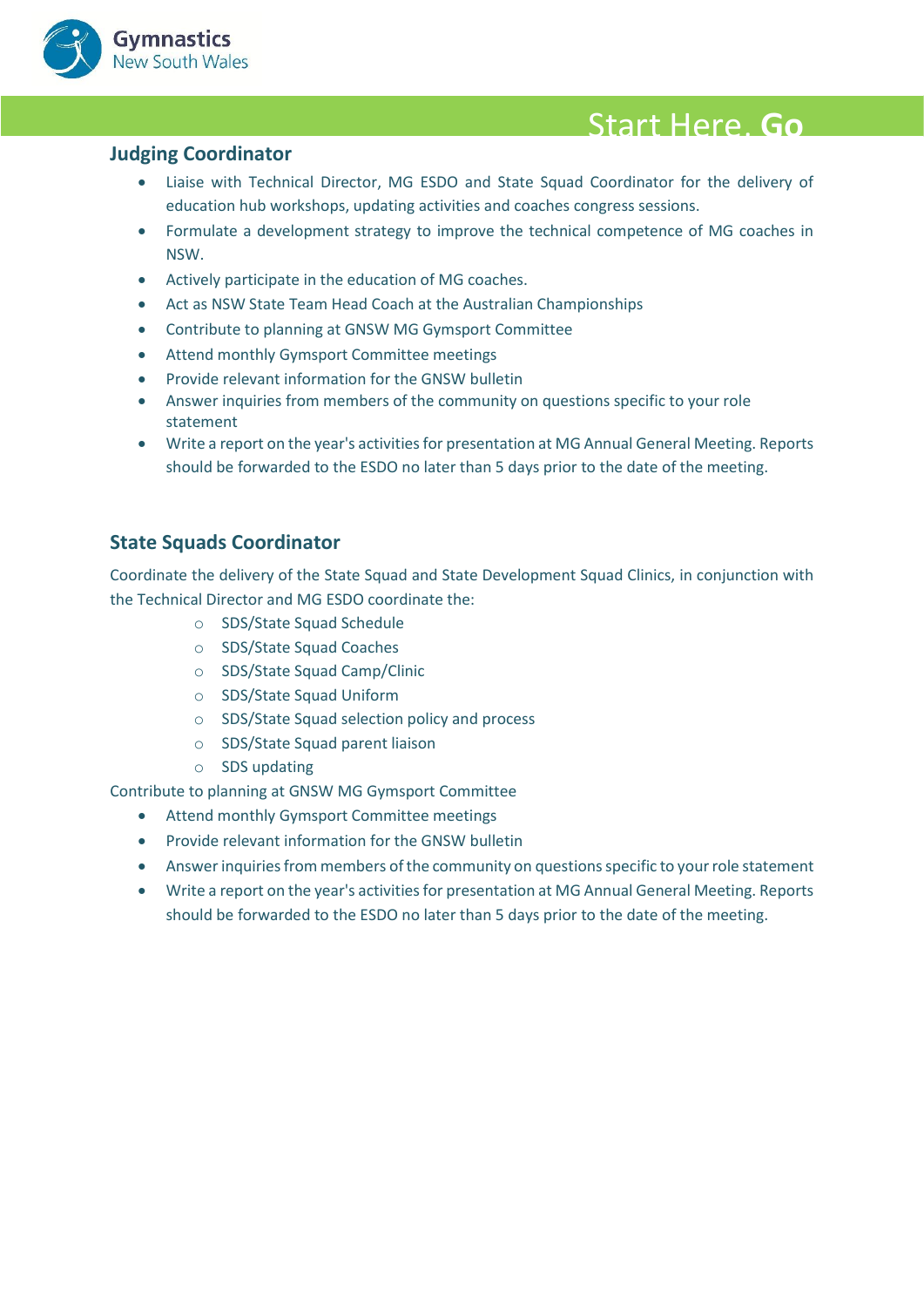

#### <span id="page-16-0"></span>**Competition Coordinator**

#### Gymnastics NSW Events

- Prior to Event
	- o Assist with the coordination and checking of competition entries
	- o Answer questions from coaches regarding event schedules
	- o Attend appropriate competition meetings
	- o Coordinate competition draw and distribute to the community
	- o Coordinate Volunteers
- At Events
	- o Attend all competitions
	- o Assist Acro ESDO with set up of venue
	- o Assist with the smooth running of competition
	- o Assist with presentations
	- o Coordinate volunteers
- **After Events** 
	- o Ensure copy of results is sent to GNSW Office within 48 hours

Coordinate the delivery of the Commission Grand Prix Events in conjunction with the Technical Director and MG ESDO coordinate:

- The setup of equipment and judges' tables
- Venue inspection
- Equipment Sign-off
- Competition induction briefing
- Coordinate volunteers and Commission Members for announcing, score keeping, marshaling, hospitality, door takings, music, presentation and floor manager duties
- The event schedule and rotations
- Liaise with NSW Office
- Ensure Entry forms are correct prior to distribution
- Provide accurate information to clubs about entry requirements
- Encourage volunteers to work for event management needs in marshaling, scorers, music, runners, announcer
- Advise office of competition needs eg. medals, equipment
- Advise GNSW of catering needs for officials at GNSW competitions
- Liaise with Competition Coordinator, Venue Managers, Event Manager
- Contribute to planning at GNSW MG Gymsport Committee
	- Attend monthly GC meetings
	- Provide relevant information for the GNSW bulletin
	- Answer inquiries from members of the community on questions specific to your role statement
	- Write a report on the year's activities for presentation at MG Annual General Meeting. Reports should be forwarded to the ESDO no later than 5 days prior to the date of the meeting.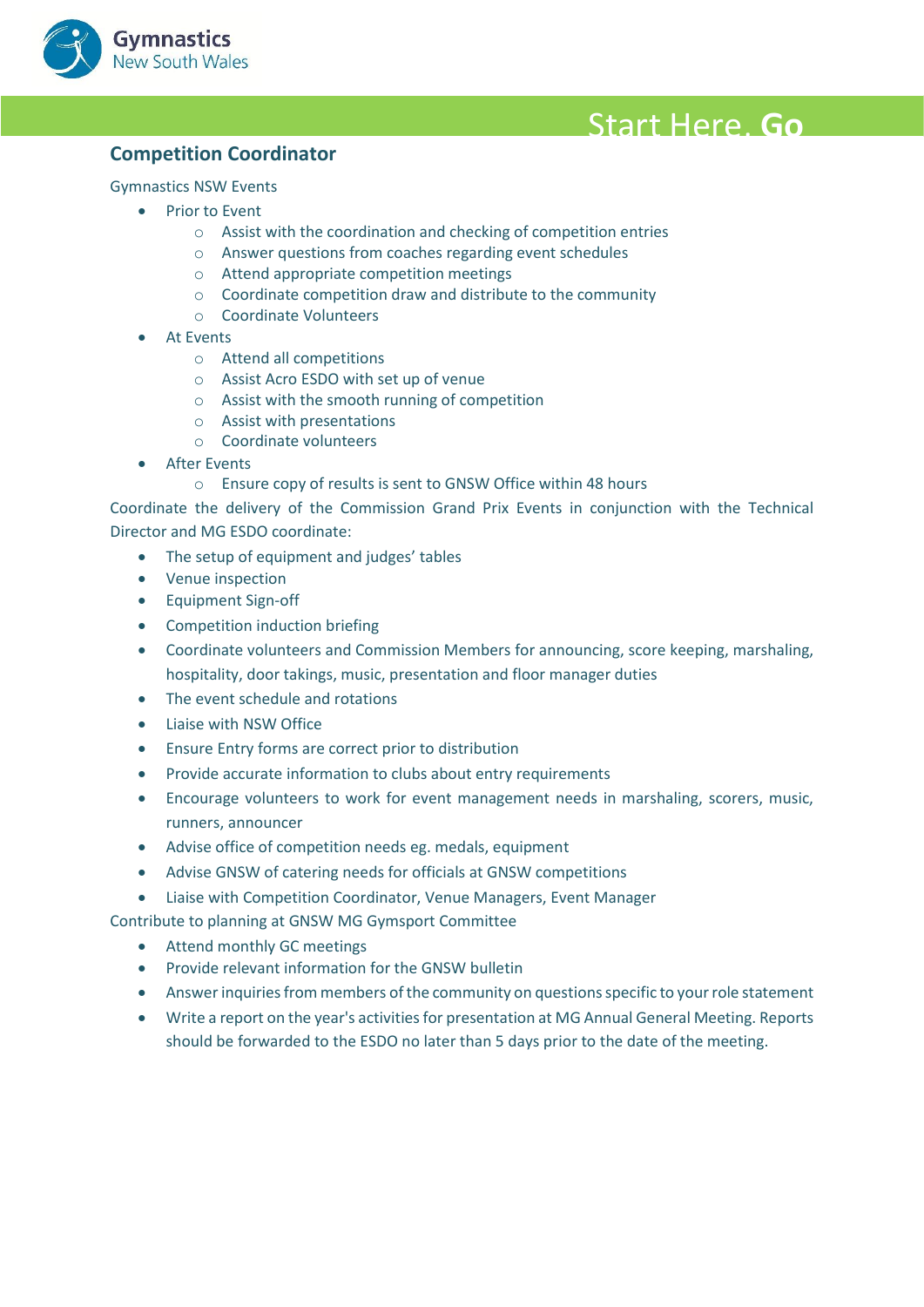

<span id="page-17-0"></span>**All MG Committee Members<br>All Commission Members are expected to:** 

- Attend Commission meetings and be prepared for informed discussion
- Work cooperatively with the Commission and MAG ESDO
- Answer enquiries from members of the community on questions specific to their portfolio
- Be a member of the NSW MAG Selection Committee for NSW Team
- Assist with the delivery of all state based MG events
- Attend and actively participate in MG planning sessions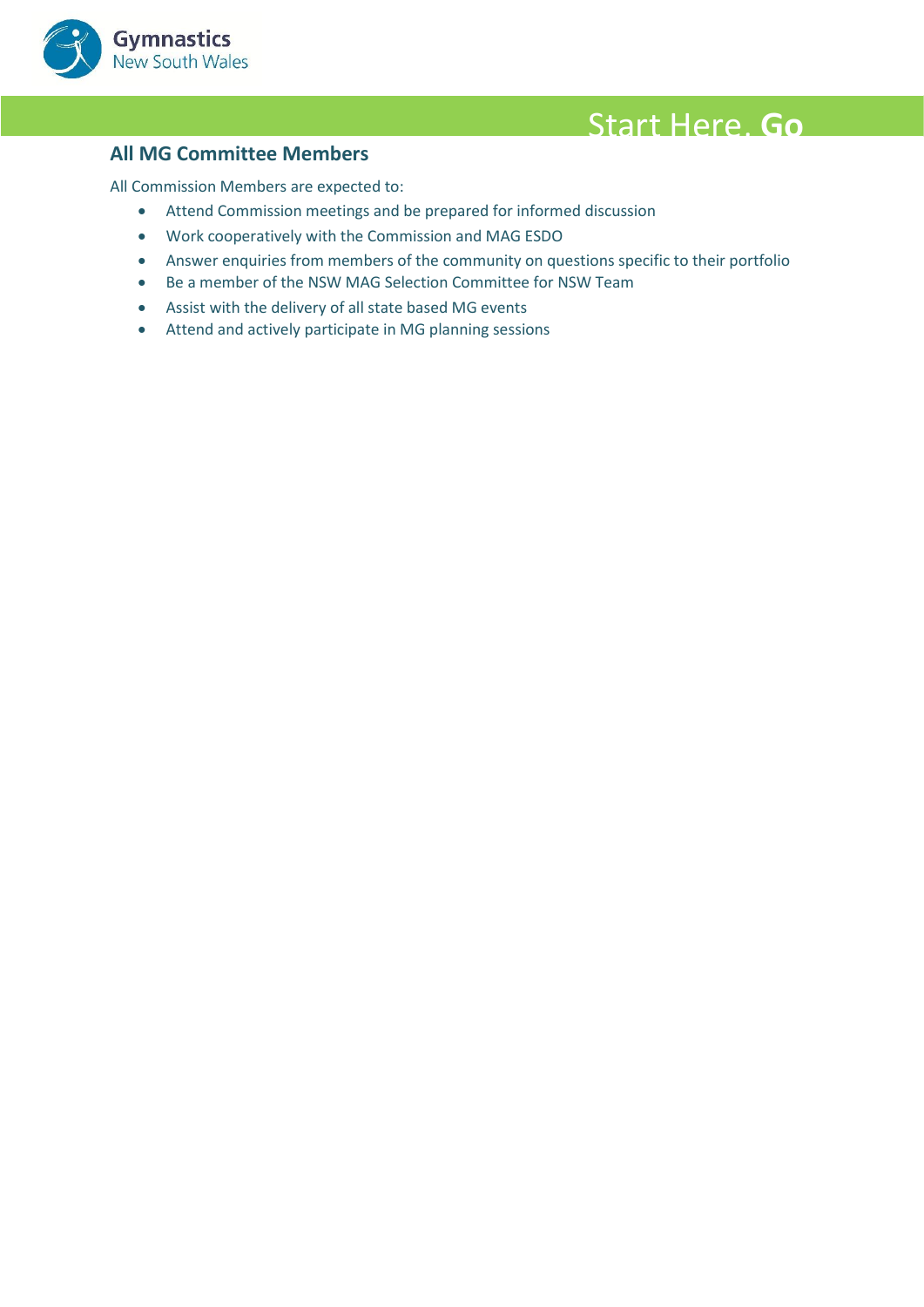



### <span id="page-18-0"></span>**Rhythmic Gymnastics**

#### <span id="page-18-1"></span>**Technical Director**

Administration

- Co-ordinate the administration of RG in NSW
- Work closely with GNSW ESDO to promote RG in NSW
- Promote GNSW Membership to athletes, coaches, officials and clubs
- Work with the GC and GNSW ESDO to implement programs which promote state and national strategies for RG
- Ensure implementation of GNSW procedures and policies as set down on the GNSW Website and RG
- Technical Handbook
- Assist the Competition Co-ordinator so that all GNSW RG events run smoothly and efficiently
- A member of the GNSW selection committee for the NSW team
- Through the ESDO ensure the accuracy of documentation provided to State Team
- Members
- Provide GNSW with an accurate and detailed list of State Team members and their divisions

#### Representation

- Liaise with GNSW ESDO and Board
- Work closely with GNSW ESDO to promote RG in NSW
- Provide technical expertise to the ESDO as required
- Represent the GC at GNSW Executive Council meetings and club forums
- Represent the GC and GNSW as an admin for the RG Club Facebook pages and complying with GNSW Policies and Procedures.
- In conjunction with the ESDO develop the strategic plan for RG which clearly outlines the goals of the RG GC
- Write TD report for publication in GNSW Annual Report and GA for presentation at Australian Championships
- Represent the GC at Judges' Assembly Meetings

#### Information

- Provide regular and accurate information about RG to the community
- Provide relevant information for the GNSW \ Latest News
- Promote coaching and judging workshops
- Answer general enquiries about RG in NSW
- Direct members of the community to other GC members on questions and matters specific to their role
- Disseminate information from the GA Technical Director to the community through GNSW
- Provide updated information regarding the developments in and changes to technical regulations for both International and levels stream

- Contribute to planning GNSW RG Gymsport Committee meetings
- Chair regular meetings for the GNSW RG Gymsport Committee
- Support and develop skills in the GC members so that they gain confidence to carry out tasks specific to their role statement
- Provide advice and management skills to co-ordinate all aspects of planning carried out by the committee and sub-committees
- Member of the NSW selection committee for the NSW team to Australian Championships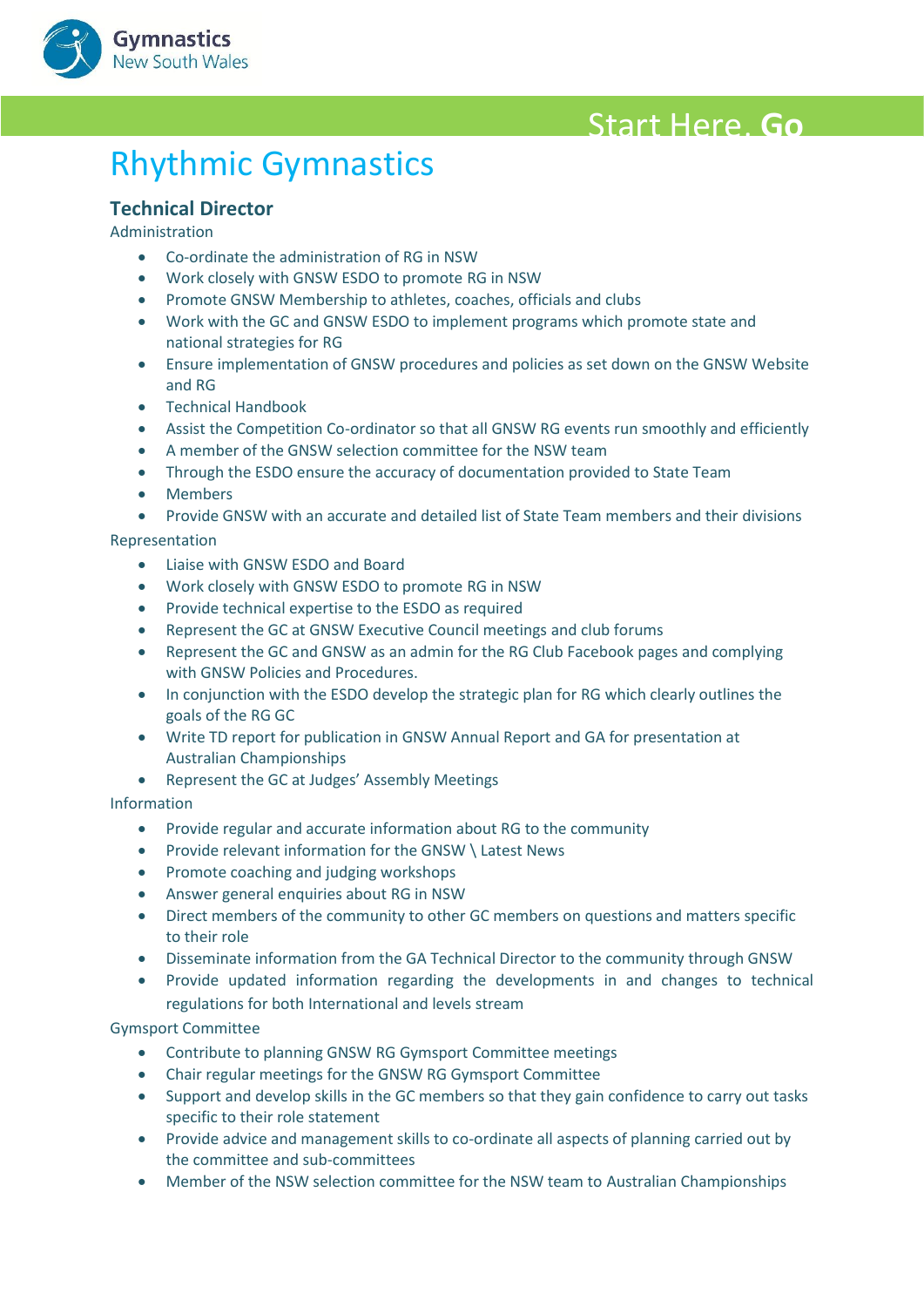

#### <span id="page-19-0"></span>**Anywhere! Judging Coordinator**

- Coordinate all judging for GNSW RG Events
- **Prior to event** 
	- o Coordinate judging panels
	- o Answer questions from judges re times and availability
	- o Check judges are accredited before assigning judging tasks
	- o Provide panels to ESDO for publication on GNSW website
- At events
	- o Set up tables with judging equipment
	- o Judge on panels
	- o Act as mediator in disputes
	- o Provide role model for effective, fair and impartial judging at all times.
- **After Events** 
	- o Add judges attendance to judges record database
	- o Send final panels with any amendments to ESDO
	- o Store results from competitions

Information

- Liaise with National Judging Coordinator
- Read National Technical Bulletin and relay any information to NSW ESDO for publication in Latest News
- Publish above information in Judges Newsletter
- Respond to judges' questions re membership, general enquires of accreditation and contact GA personnel when appropriate
- Provide information about judging experience to National Judging Co-ordinator as required
- Chair meetings of NSW RG Judges Assembly Committee (JA)
- Chair open forums for judges

#### Education

- Promote Judge Education in NSW
- Co-ordinate judges' education workshops in conjunction with GNSW RG GC
- Liaise with the GNSW Education Officer regarding RG judge education requirements and course promotion
- Co-ordinate updating requirements
- Provide opportunities for post course judging
- Identify potential course presenters

#### Judges Assembly Committee

- Contribute to planning at GNSW RG Gymsport Committee
- Represent Judges Assembly at RG GC Meetings
- Provide advice to GNSW RG GC RE judging needs and personnel
- Write report for GNSW Annual Report and GA for presentation at Australian Championships
- Member of the NSW selection committee for the NSW team to Australian Championships
- Represent the JA and GNSW by administering the NSW RG Judges Assembly Facebook page complying with GNSW Policies and Procedures.
- Maintain database of members and keep data of courses attended, judging assignments and judge reimbursements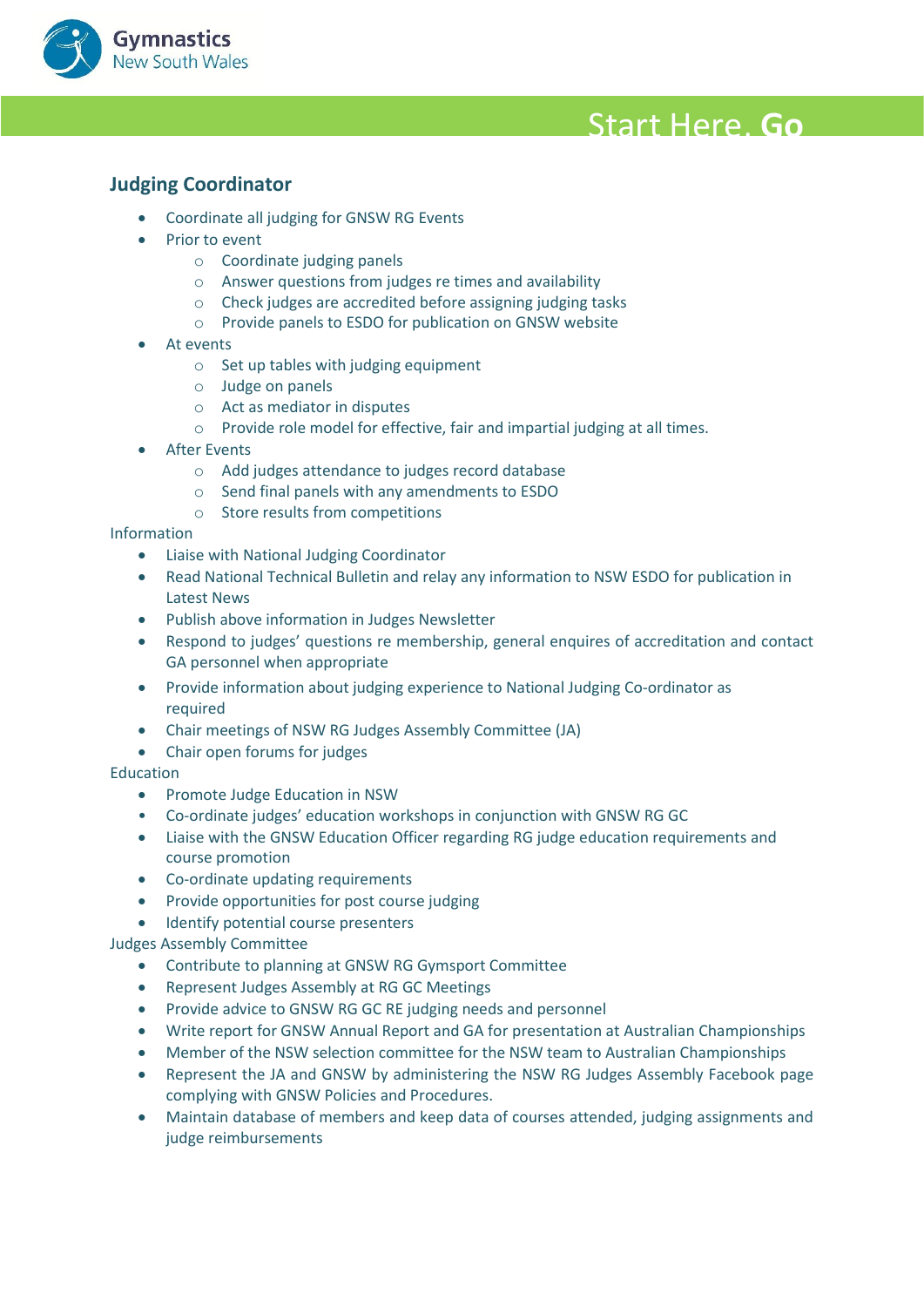

#### <span id="page-20-0"></span>**Competition Coordinator**

Coordinate competition needs for RG events in NSW

- Prior to event
	- o Coordinate and check competition entries
	- o Answer questions from coaches re event schedules
	- $\circ$  Coordinate competition draw and forward to GNSW for distribution to the community
	- o Coordinate certificates, medals, trophies
	- o Organise a scoring team for the competition
	- At events
		- o Coordinate set up of equipment
		- o Coordinate event schedule, smooth running and marshalling of gymnasts
		- o Check sound system
		- o Check that GNSW has organised appropriate medical coverage
		- o Coordinate medal presentations
	- After events
		- o Ensure copy of results are sent to GNSW office and to Judging Coordinator

Represent the GC on the NSW competition committee

- Attend competition committee meetings as required
- Represent the interests of Rhythmic Gymnastics in plans for the annual calendar, venues and competition schedule where the event covers many disciplines

Liaise with NSW Office

- Ensure Entry forms are correct prior to distribution
- Provide accurate information to clubs about entry requirements
- Encourage volunteers to work for event management needs in marshalling, scorers, music, runners, announcer
- Advise office of competition needs eg. medals, equipment
- Advise GNSW of catering needs for officials at GNSW competitions
- Liaise with RG ESDO and Events Manager

Contribute to planning at GNSW RG Sports Management Committee

- Attend monthly GC meetings
- Provide relevant information for the GNSW bulletin
- Answer inquiries from members of the community on questions specific to your role statement
- Write a report on the year's activities for presentation at RG Annual General Meeting. Reports should be forwarded to the ESDO no later than 5 days prior to the date of the meeting.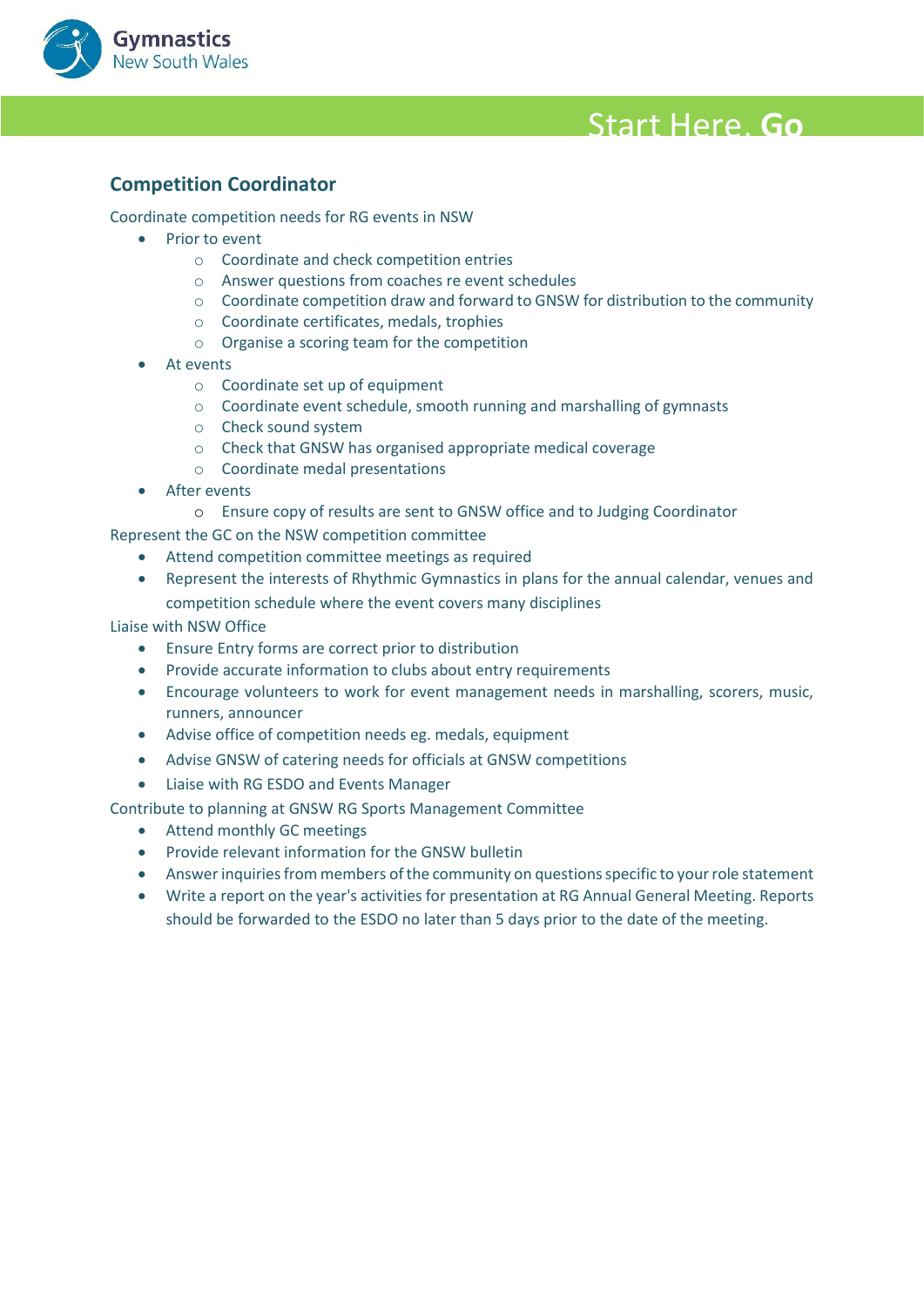

### <span id="page-21-0"></span>**Project Officer**

Develop programs to improve participation in RG

- Coordinate the production of a simple guide to the sport for beginning coaches, parents and the community
- Co-ordinate sub-committees to work on specific projects
- In conjunction with a State event, co-ordinate an Open Forum to help us assess the community's wants and needs.

Coordinate promotion opportunities for RG in NSW

- Promote clubs on GNSW website
- Media liaison and promotion of events
- Involving the wider Rhythmic Community by either co-opting and or advertising via GNSW Newsletter, for sub-committee members

Liaise with NSW Office

• Investigate sponsorship opportunities and work with GNSW to assess potential financial support for RG in NSW.

Contribute to planning at GNSW RG GC

- Attend monthly GC meetings
- To undertake specific duties as outlined and appointed by the GC
- Provide relevant information for the NSW Newsletter
- Answer inquiries from members of the community on questions specific to your role statement
- To report to GC on the findings of the sub-committees and the Open Forum.
- To write a report of the year's activities for presentation at RG Annual General Meeting.
- Assist the TD and represent the GC and GNSW for the RG Club Facebook pages and complying with GNSW Policies and Procedures.
- Member of the NSW selection committee for the NSW team to Australian Championships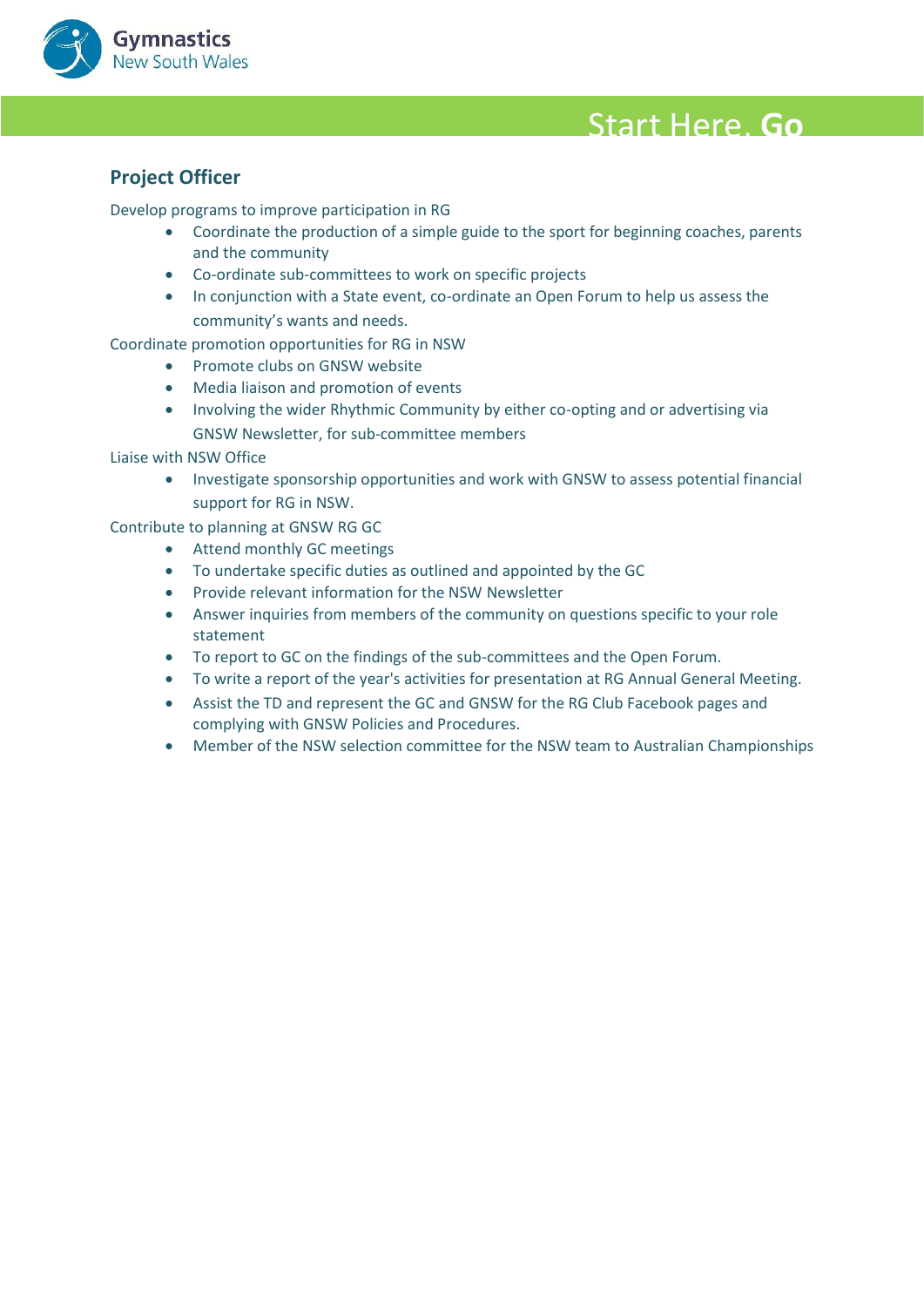

#### <span id="page-22-0"></span>**Anywhere! Elite Representative**

Develop programs to improve Elite (High Performance) participation in RG

- Coordinate the production of the NSW State Development Squad program 'Rising Stars'
- Coordinate the production of the Senior Gymsport Clinics
- Coordinate club consultations for Team Future athletes
- Coordinate club consultations for IPP, cycle plans and advice for the HP pathway
- Co-ordinate sub-committees to work on specific projects
- Coordinate competition set up for the RG High Performance events in NSW
- Coordinate set up/pack up of the competition venue (floor area, tables, chairs etc.)
- Coordinate promotion opportunities for HP RG in NSW
- Promote HP on GNSW website and dedicated HP website
- Promote HP athletes on social media channels, YouTube videos etc.

• Create a HP Coaching Hub via fb for sharing videos, resources etc. (similar to SA) Liaise with NSW Office

- - Investigate sponsorship opportunities and work with GNSW to assess potential financial support for HP RG athletes in NSW

Contribute to planning at GNSW RG GC

- Attend monthly GC meetings
- To undertake specific duties as outlined and appointed by the GC
- Answer inquiries from members of the community on questions specific to your role statement
- To report to GC on the findings of the sub-committees and specific projects
- To write a report of the year's activities for presentation at RG Annual General Meeting.
- Assist the TD and represent the GC and GNSW for the RG Club Facebook pages and complying with GNSW Policies and Procedures.
- Member of the NSW selection committee for the NSW team to Australian Championships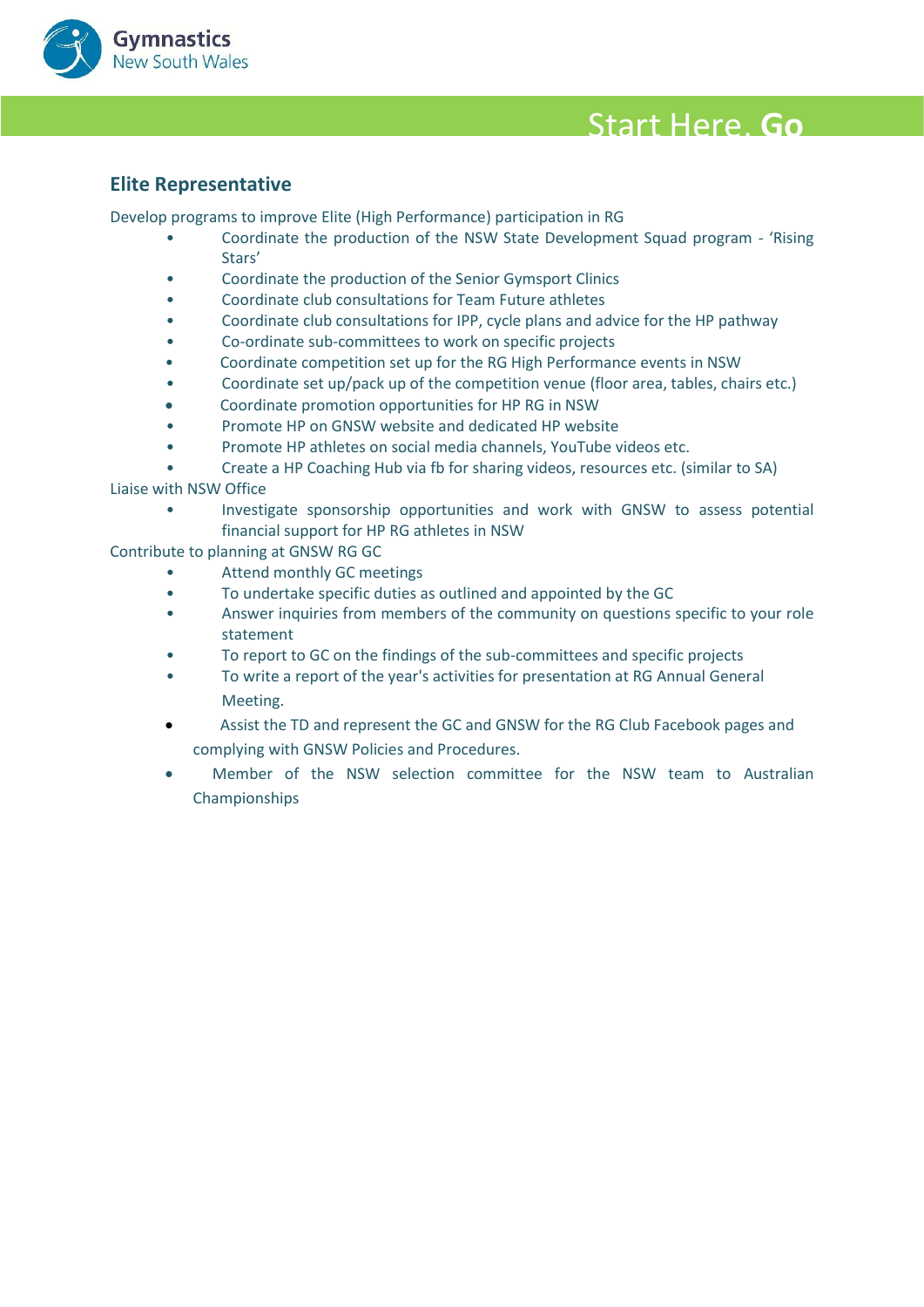

## <span id="page-23-0"></span>**Trampoline Gymnastics**

#### <span id="page-23-1"></span>**Technical Director**

Administration

- Work with the other members of the Gymsport Committee to ensure the smooth development of Trampoline Gymnastics in NSW.
- Assist the Gym NSW ESDO to ensure that all NSW Trampoline Gymnastics events run smoothly and efficiently
- Member of the NSW Trampoline Gymnastics Selection Committee for the NSW team to National Championships
- Work with office staff to plan details of overseas tours for elite gymnasts who represent NSW at a national level.
- National Championships assist with the organisation and recommendations for team accommodation, transport and supervision.
- Head of Delegation for all NSW Teams

Representation

- Represent the GC at GNSW Executive Council meetings
- Provide written reports on the development of Trampoline Gymnastics as required
- Present the GC's annual budget for ratification by the Board
- Continually revise clear role statements for each member of the GC
- Write the annual report

#### Information

- Provide relevant information for the GNSW bulletin
- Promote coaching and judging workshops
- Answer general enquires about Trampoline Gymnastics in NSW
- Direct members of the community to other GC members in questions on specific matters Planning
	- Chair regular meetings of the GNSW Trampoline Gymnastics Gymsport Committee and coordinate all aspects of Trampoline Gymnastics in NSW
	- Support and develop skills in GC members so that they gain confidence to carry out tasks specific to their role statement
	- Provide advice and management skills to coordinate all aspects of planning carried out by the committee

All Committee Members are expected to:

- Attend committee meetings and be prepared for informed discussion
- Work cooperatively with the committee and TRP Events and Sport Development Officer
- Answer enquiries from members of the community on questions specific to their portfolio
- Assist with the delivery of all state based TRP events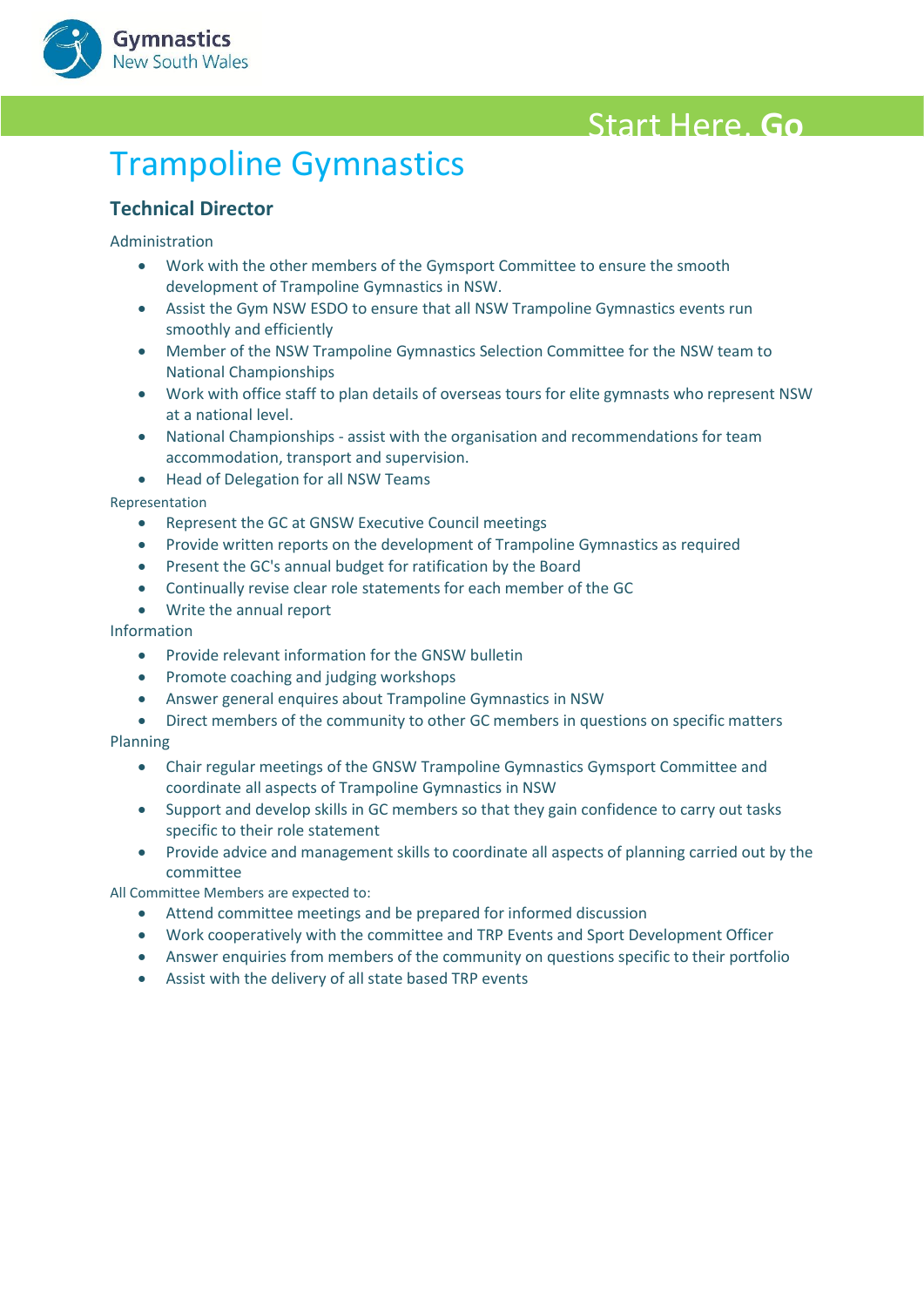

### <span id="page-24-0"></span>**Anywhere! Judging Coordinator**

#### Competition

- Prior to event
	- o Coordinate judging panels
	- o Answer questions from judges re times and availability
	- o Check judges are accredited before assigning judging tasks
- At events
	- o Judge on panels (as required)
	- o Act as referees in disputes
	- o Provide role model for effective, fair and impartial judging at all times
- After events
	- o Add judges attendance to database

#### Information

- Read National Technical Bulletin and relay any up-date knowledge or information to GC Chair for inclusion in NSW News Bulletins
- Respond to judges' questions re membership, general enquiries accreditation and contact GA personnel when appropriate
- Send details of membership and judging experience to National Judging coordinator

#### Education

- Chair meetings, open forums for judges
- Coordinate compulsory school and judges education workshops
- Ensure database of members is maintained and keep data of courses attended, judging assignments and any payment records
- Coordinate judges education and updating requirements
- provide materials for course presenters Level 1 and/or 2
- provide details for courses including post-course requirements

#### Planning

- Attend GC meetings as scheduled
- Provide relevant information for the GNSW bulletin
- Provide advice to GNSW GC re judging needs and personnel.
- Write Judges Annual Report for GNSW
- Member of the NSW Trampoline Gymnastics Selection Committee for NSW team to National Championships
- Work with the GC to prepare an annual budget
- Answer inquiries from members of the community on questions specific to the role statement

#### Representation

- Work with National Technical Commission Coordinators to develop strong programs which implement Gymnastics Australia's policies for Trampoline Gymnastics
- Represent NSW at State & National judges meetings and forums

All Committee Members are expected to:

- Attend committee meetings and be prepared for informed discussion
- Work cooperatively with the committee and TRP Events and Sport Development Officer
- Answer enquiries from members of the community on questions specific to their portfolio
- Assist with the delivery of all state based TRP events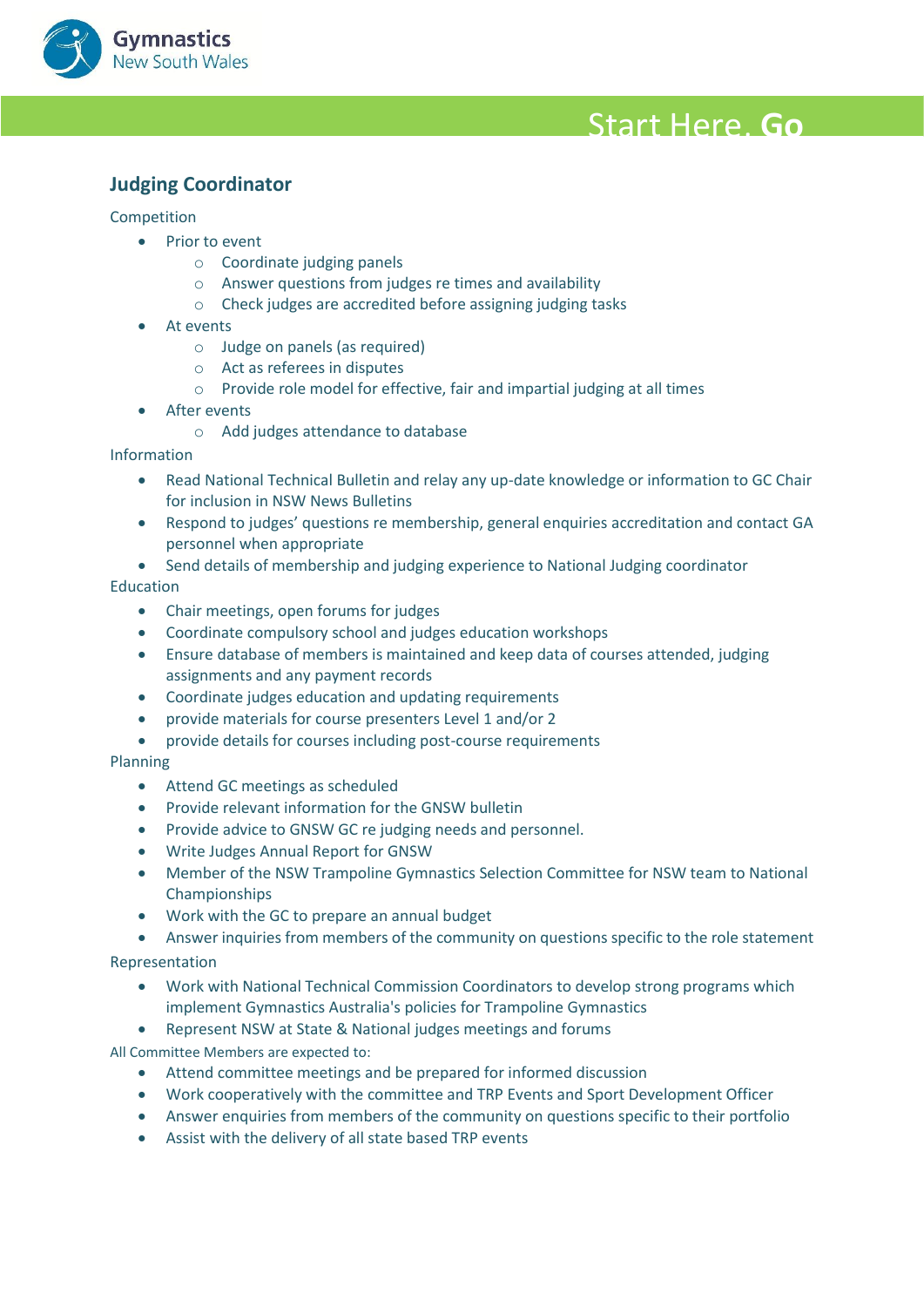

<span id="page-25-0"></span>**Trampoline Technical Coordinator**<br>Develop programs to improve participation in Trampoline

- Coordinate the production of a simple guide to the sport for beginning coaches, parents and the community
- Co-ordinate sub-committees to work on specific projects
- In conjunction with a State event, co-ordinate an Open Forum to help us assess the community's wants and needs.

Coordinate promotion opportunities for Trampoline in NSW

- Promote clubs on GNSW website
- Media liaison and promotion of events
- Involving the wider Trampoline Community by either co-opting and or advertising via GNSW Bulletin, for sub-committee members

#### Liaise with NSW Office

• Investigate sponsorship opportunities and work with GNSW to assess potential financial support for Trampoline in NSW.

Contribute to planning at GNSW TRP GC

- Attend monthly GC meetings
- To undertake specific duties as outlined and appointed by the GC
- Provide relevant information for the NSW bulletin
- Answer inquiries from members of the community on questions specific
- to your role statement
- To report to GC on the findings of the sub-committees and the Open Forum.
- To write a report of the year's activities for presentation at TRP Annual General Meeting. Reports should be forwarded to the ESDO no later than 5 days prior to the date of the meeting.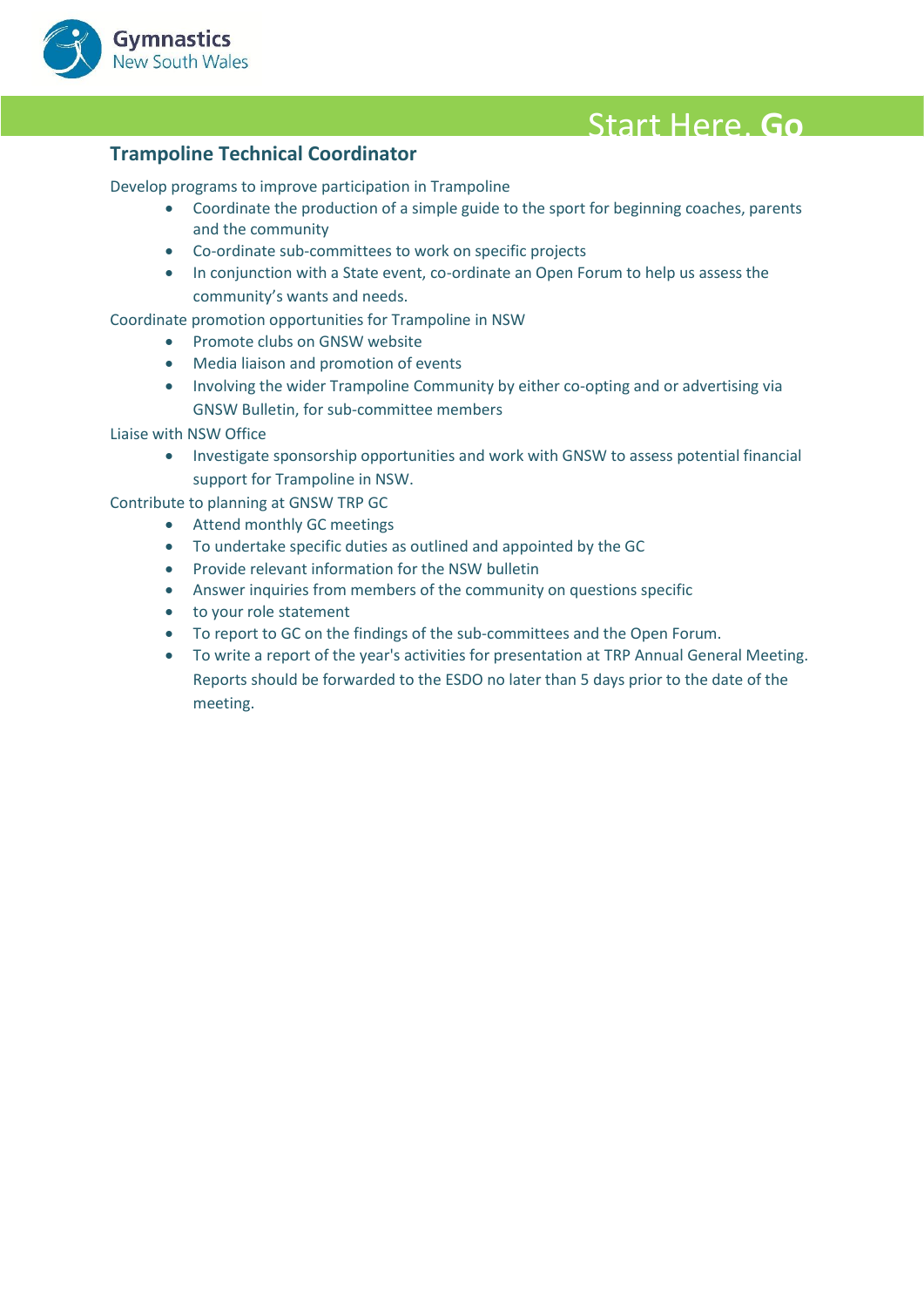

#### <span id="page-26-0"></span>**Anywhere! Double-Mini Trampoline Technical Coordinator**

Develop programs to improve participation in Double Mini Trampoline

- Coordinate the production of a simple guide to the sport for beginning coaches, parents and the community
- Co-ordinate sub-committees to work on specific projects
- In conjunction with a State event, co-ordinate an Open Forum to help us assess the community's wants and needs.

Coordinate promotion opportunities for DMT in NSW

- Promote clubs on GNSW website
- Media liaison and promotion of events
- Involving the wider Trampoline Community by either co-opting and or advertising via GNSW Bulletin, for sub-committee members

Liaise with NSW Office

• Investigate sponsorship opportunities and work with GNSW to assess potential financial support for DMT in NSW.

Contribute to planning at GNSW TRP GC

- Attend monthly GC meetings
- To undertake specific duties as outlined and appointed by the GC
- Provide relevant information for the NSW bulletin
- Answer inquiries from members of the community on questions specific
- to your role statement
- To report to GC on the findings of the sub-committees and the Open Forum.
- To write a report of the year's activities for presentation at TRP Annual General Meeting. Reports should be forwarded to the ESDO no later than 5 days prior to the date of the meeting.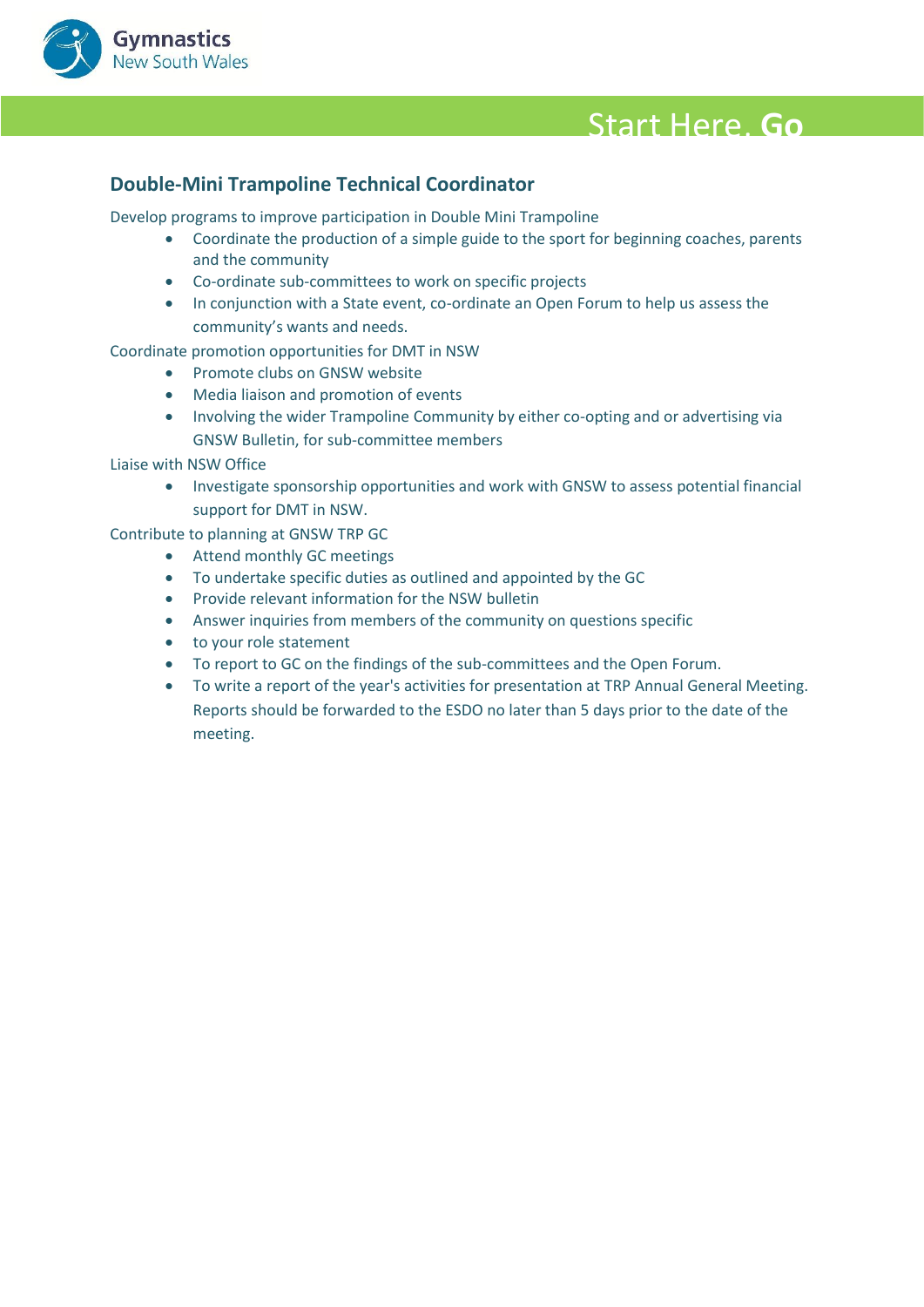

<span id="page-27-0"></span>**Tumbling Technical Coordinator**<br>Develop programs to improve participation in Tumbling

- Coordinate the production of a simple guide to the sport for beginning coaches, parents and the community
- Co-ordinate sub-committees to work on specific projects
- In conjunction with a State event, co-ordinate an Open Forum to help us assess the community's wants and needs.

Coordinate promotion opportunities for Tumbling in NSW

- Promote clubs on GNSW website
- Media liaison and promotion of events
- Involving the wider Trampoline Community by either co-opting and or advertising via GNSW Bulletin, for sub-committee members

#### Liaise with NSW Office

• Investigate sponsorship opportunities and work with GNSW to assess potential financial support for Tumbling in NSW.

Contribute to planning at GNSW TRP GC

- Attend monthly GC meetings
- To undertake specific duties as outlined and appointed by the GC
- Provide relevant information for the NSW bulletin
- Answer inquiries from members of the community on questions specific
- to your role statement
- To report to GC on the findings of the sub-committees and the Open Forum.
- To write a report of the year's activities for presentation at TRP Annual General Meeting. Reports should be forwarded to the ESDO no later than 5 days prior to the date of the meeting.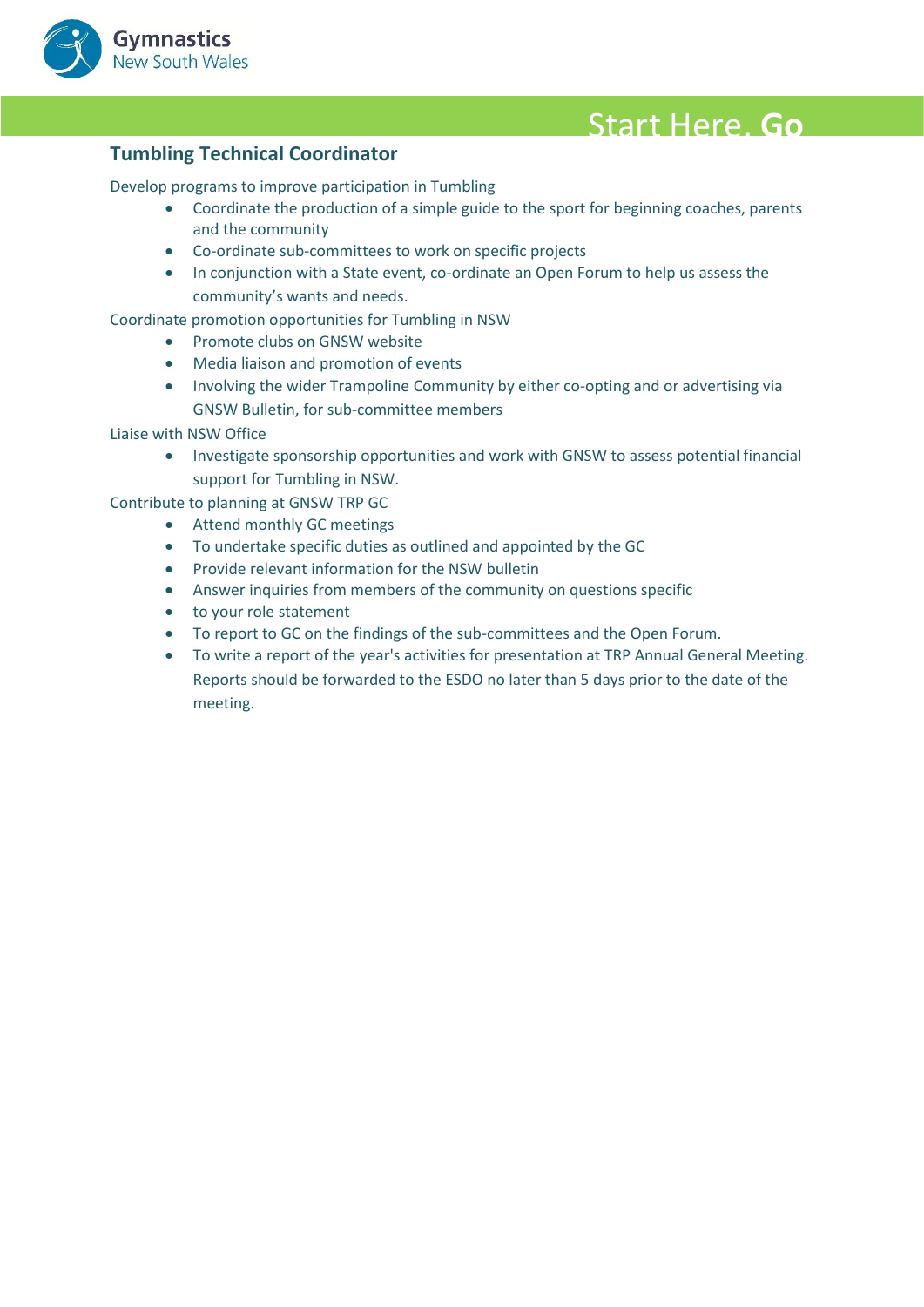

## <span id="page-28-0"></span>**Women's Gymnastics**

#### <span id="page-28-1"></span>**Technical Director**

#### Administration

- Co-ordinate the administration of WAG in NSW
- Work closely with GNSW ESDO to promote WAG in NSW
- Promote GNSW Membership to athletes, coaches, officials and clubs
- Work with the GC and GNSW ESDO to implement programs which promote state and national strategies for WAG
- Ensure implementation of GNSW procedures and policies as set down on the GNSW Website and WAG
- Technical Handbook
- Assist the Competition Co-ordinator so that all GNSW WAG events run smoothly and efficiently
- A member of the GNSW selection committee for the NSW team
- Through the ESDO ensure the accuracy of documentation provided to State Team
- Members
- Provide GNSW with an accurate and detailed list of State Team members and their divisions

#### Representation

- Liaise with GNSW ESDO and Board
- Work closely with GNSW ESDO to promote WAG in NSW
- Provide technical expertise to the ESDO as required
- Represent the GC at GNSW Executive Council meetings
- In conjunction with the ESDO develop the strategic plan for WAG which clearly outlines the goals of the WAG GC
- Write TD report for publication in GNSW Annual Report
- Represent the GC at Judges' Assembly Meetings

#### Information

- Provide regular and accurate information about WAG to the community
- Provide relevant information for the GNSW \ Latest News
- Promote coaching and judging workshops
- Answer general enquiries about WAG in NSW
- Direct members of the community to other GC members on questions and matters specific to their role
- Disseminate information from the GA Technical Director to the community through GNSW
- Provide updated information regarding the developments in and changes to technical regulations for both International and levels stream

- Contribute to planning GNSW WAG Gymsport Committee meetings
- Chair regular meetings for the GNSW WAG Gymsport Committee
- Support and develop skills in the GC members so that they gain confidence to carry out tasks specific to their role statement
- Provide advice and management skills to co-ordinate all aspects of planning carried out by the committee
- Member of the NSW selection committee for the NSW team to Australian Championships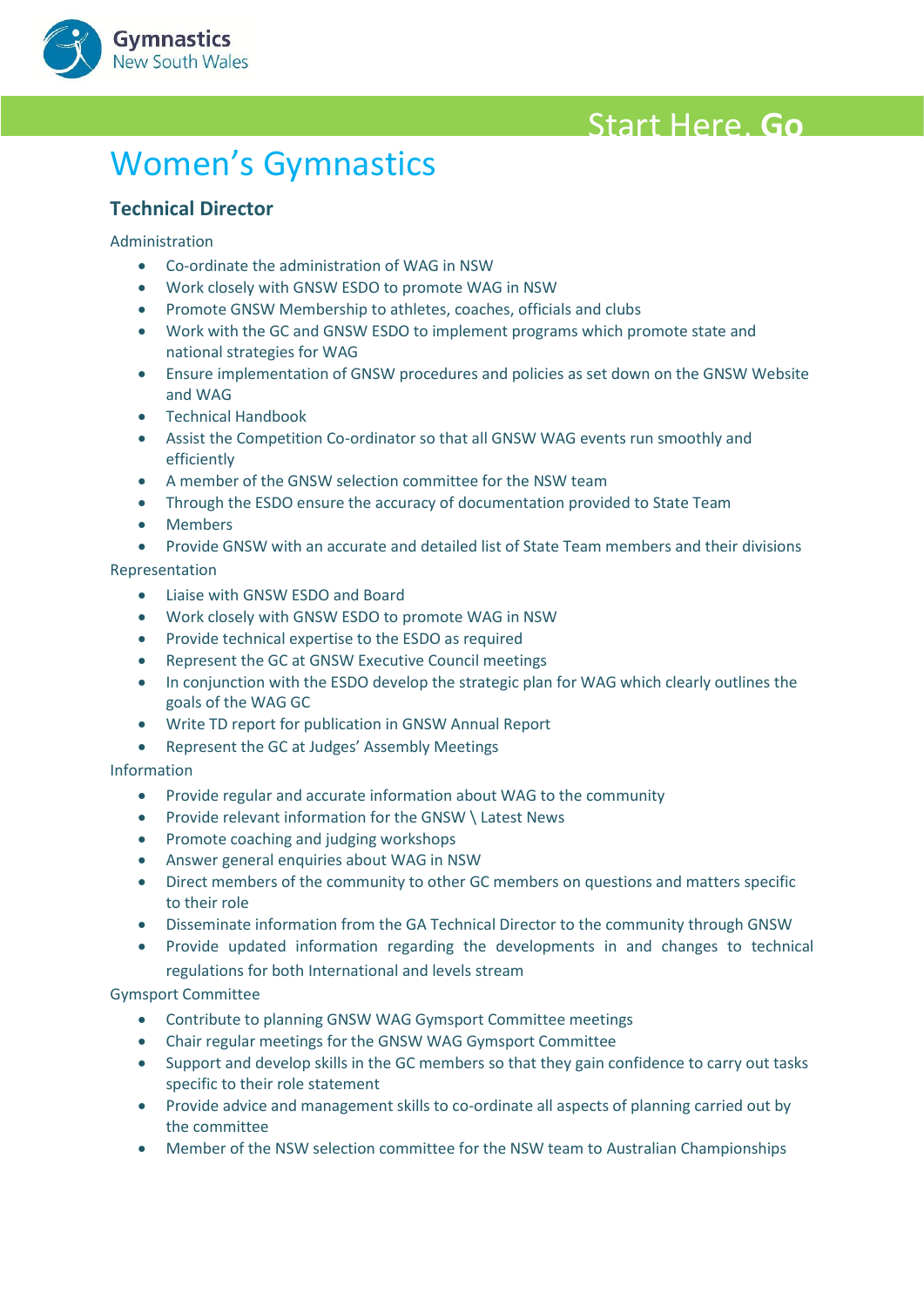

### <span id="page-29-0"></span>**Anywhere! Judging Coordinator**

#### Events

Co-ordinate all judging for GNSW WAG Events

- Prior to event
	- o Co-ordinate judging panels
	- o Answer questions from judges RE times and availability
	- o Check judges are accredited before assigning judging tasks
	- o Provide panels to ESDO for publication on GNSW website
	- o Provide to ESDO the number of meals required for judges
	- o Provide list of judges to ESDO if required for free parking
- At events
	- o Set up tables with judging equipment
	- o Judge on panels if required
	- o Act as referee in disputes
	- o Provide role model for effective, fair and impartial judging at all times.
- After Events
	- o Send panels to GNSW to update database

Information

- Liaise with National Judging Co-ordinator
- Read National Technical Bulletin and relay any information to NSW ESDO for publication in Latest News
- Publish above information in Judges Newsletter
- Respond to judges' questions RE membership, general enquires of accreditation and contact GA personnel when appropriate
- Provide information about judging experience to National Judging Co-ordinator as required
- Chair meetings, open forums for judges

#### Education

- Promote Judge Education in NSW
- Co-ordinate judges' education workshops in conjunction with GNSW Education Officer
- Co-ordinate updating requirements
- Provide opportunities for post course judging
- Identify potential course presenters

- Contribute to planning at GNSW WG Sports Management Committee
- Represent Judges Assembly at WG SMC Meetings
- Provide advice to GNSW SMC RE judging needs and personnel
- Write report for GNSW Annual Report
- Member of the NSW selection committee for the NSW team to National Championships
- Represent the JA and GNSW by administering the NSW WAG Judges Assembly Facebook page complying with GNSW Policies and Procedures.